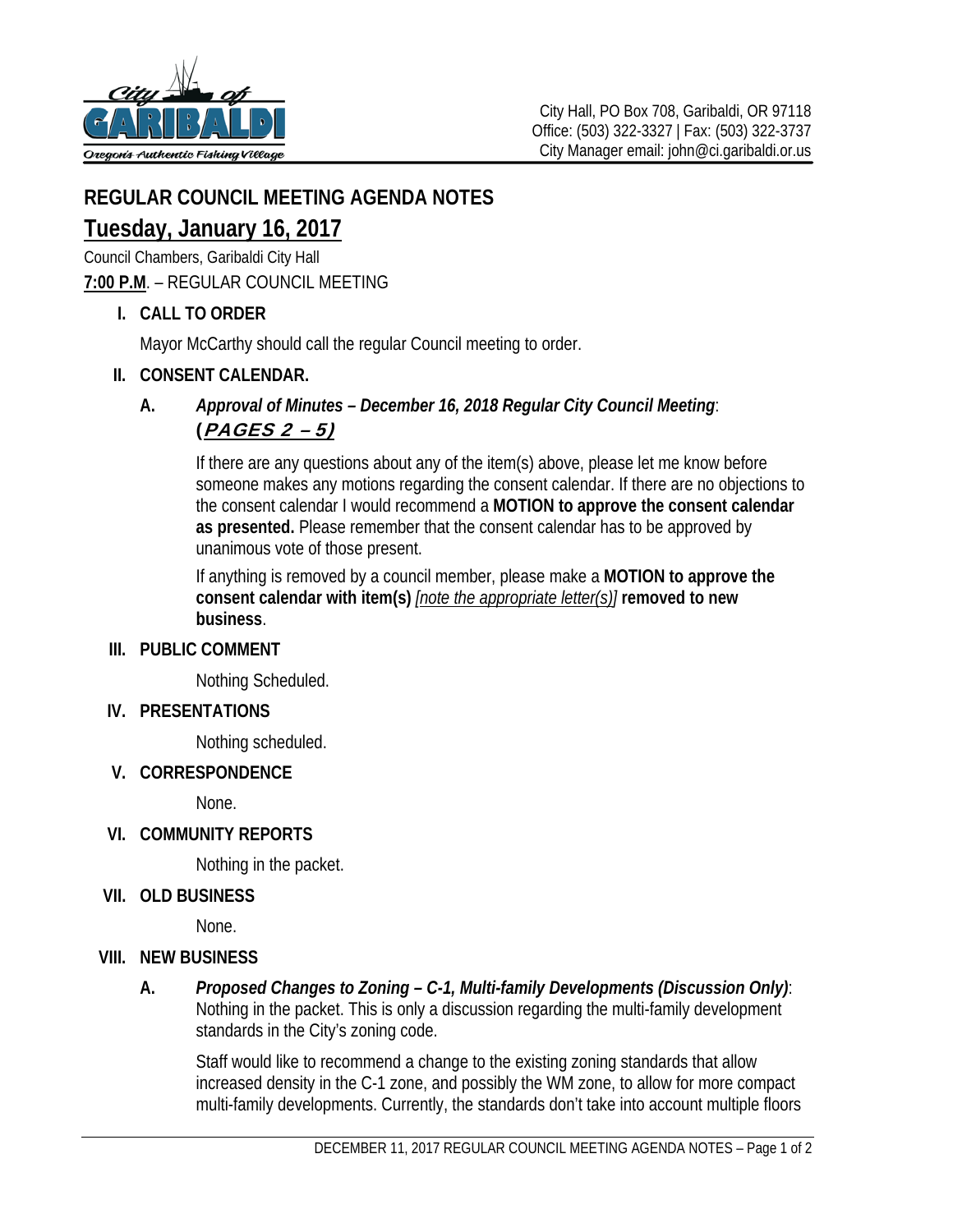

in a building or number of bedrooms per unit. Based on conversations with developers interested in building these types of facilities in Garibaldi, staff believes that we may be able to increase our development options if we make some modifications to allow for an increase density. This is something that we can do within our code, there are other communities in the state that have done this, and this does create the opportunity for more affordable workforce housing in Garibaldi. At this time staff is only looking for feedback from the council. If there's consensus by council to explore this more, staff will discuss this with the planning commission and report back.

#### I**X. STAFF REPORTS**

- **A.** Legal Nothing in the packet.
- **B.** Fire Nothing in the packet. Jay said he be giving a verbal report during the meeting.
- **C.** Police (PAGES 33 35).
- **D.** Public Works (December) (PAGES 36 41). Also, City Engineer's report (December) (PAGES 42 - 44)
- **E.** Planning and Admin Report: I'll provide a verbal report on planning during the meeting.

Fire Chief: I'm working on an offer to James Rhyce to be the Garibaldi Fire Chief. He has passed a background and reference check. He should be able to start in mid-February; however, he and I still have some details to work out. I may have more to report during the meeting.

New Assistant City Manager/Finance Officer: I have completed the recruitment process for this position and hired Geoff Wullschlager, who was more recently the city manager in Wheeler. Geoff will be starting on January 16<sup>th</sup>. He won't be able to attend this month's council meeting due to a prior commitment. He will attend meetings in the future.

We have a Goal Setting workshop scheduled for March 5<sup>th</sup>. Also, the first of the four free training sessions has been developed, and I sent a training summary by email to the council members in the last few days. So far, I've only heard back from Marline on what date to set; however, I thought it would make sense to have the training and the Goal Setting workshop on the same day. We can discuss this further during the meeting.

I'll have more to report on during the meeting.

### **X. COUNCIL REPORTS**

 *[I've included the Council Goals for 2017 on* (PAGES 45 – 46) *and a calendar for the next three months* (PAGES 47 – 49) *in this section]*

### **XI. ADJOURNMENT**

No motion is necessary, simply adjourn and state the time for the record.

- ### -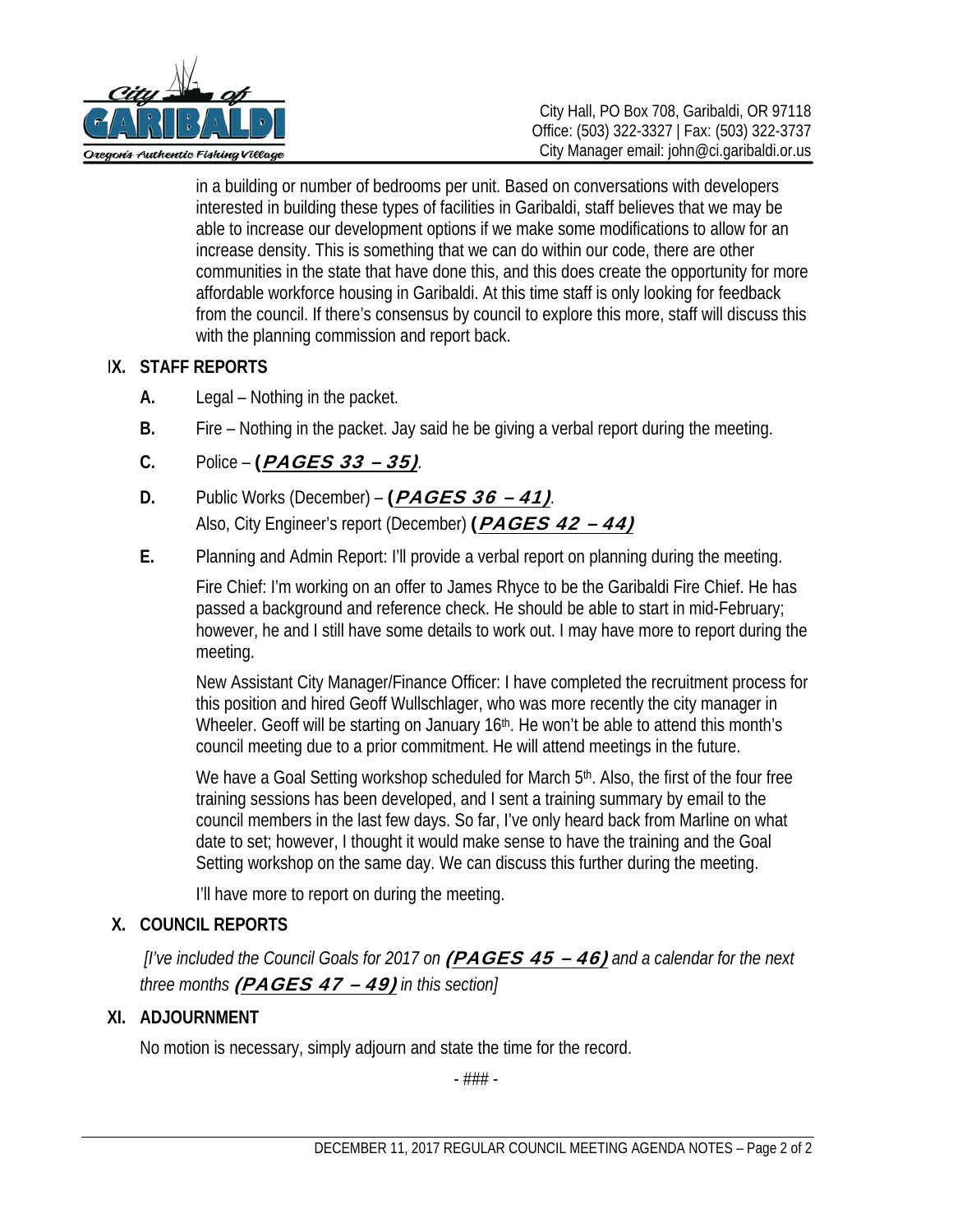

# **REGULAR COUNCIL MEETING AGENDA**

# **Tuesday, January 16, 2018 – 7:00 P.M.**

*(moved from Monday in observance of Martin Luther King Jr. Day)*

Council Chambers, Garibaldi City Hall, 107 6<sup>th</sup> Street, Garibaldi, Oregon

#### REGULAR CITY COUNCIL MEETING

- I. CALL TO ORDER
- II. CONSENT CALENDAR
	- A. Approval of Minutes December 11, 2017 Regular City Council Meeting
- III. PUBLIC COMMENT

Nothing Scheduled

IV. PRESENTATIONS

Nothing Scheduled

V. CORRESPONDENCE

Nonce

VI. COMMUNITY REPORTS

None

VII. OLD BUSINESS

None

- VIII. NEW BUSINESS
	- A. Proposed Changes to Zoning C-1, Multi-family Developments *Discussion Only*
	- IX. STAFF REPORTS
	- X. COUNCIL REPORTS
	- XI. ADJOURNMENT

+ Supporting documents for this agenda are available at City Hall.

+ This notice has been posted at City Hall, City Reader Board, Post Office, and Library.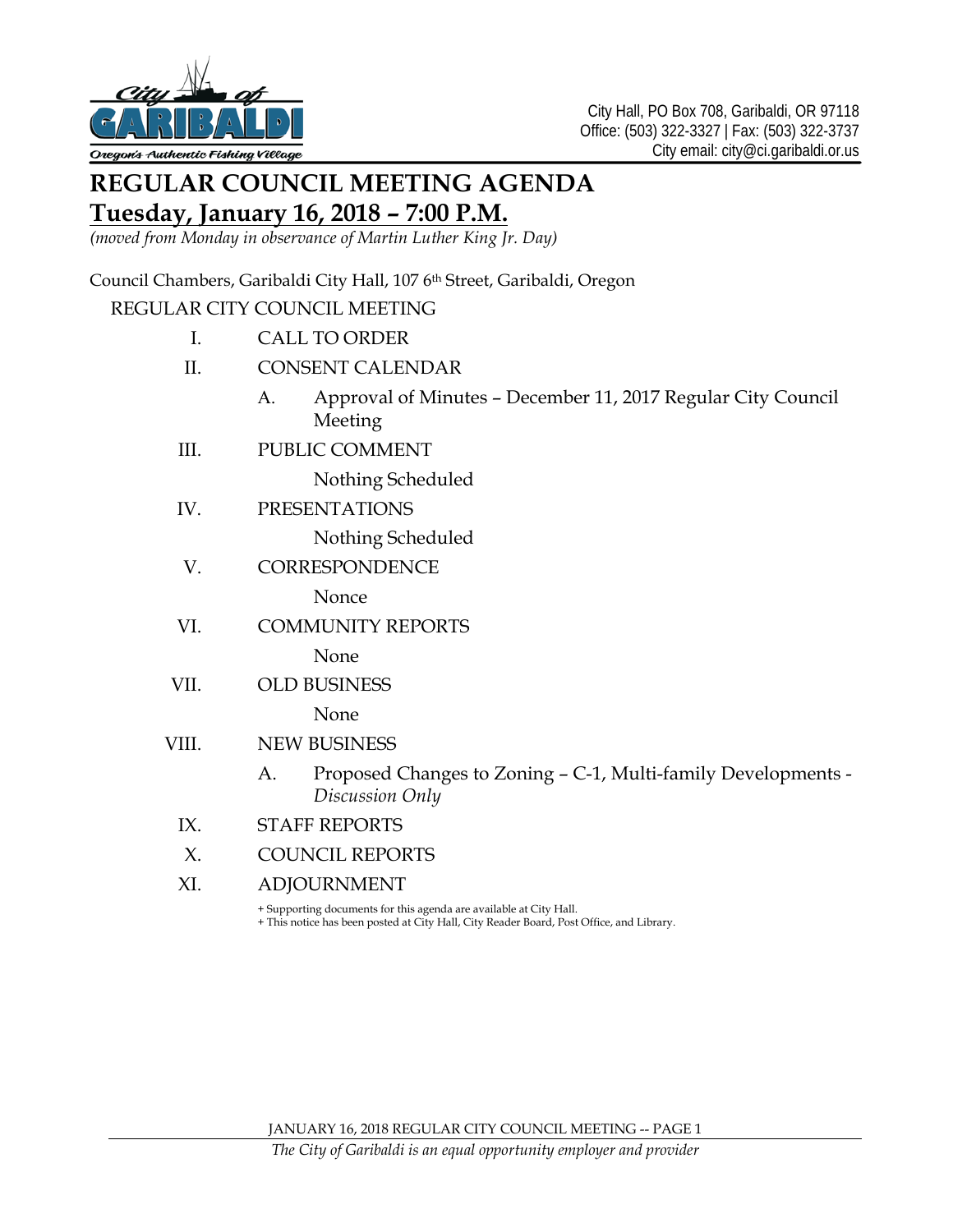

**P.O. Box 708 / 107 6th Street Garibaldi, OR 97118 Phone: (503) 322-3327 Fax: (503) 322-3737 Email: city@ci.garibaldi.or.us Website: www.ci.garibald.or.us**

*The City of Garibaldi is an equal opportunity employer and provider* 

# **REGULAR GARIBALDI CITY COUNCIL MEETING**

Monday, December 11, 2017

Council Chambers, 107 6th Street, Garibaldi, 7:00 P.M.

I. CALL TO ORDER

Mayor Suzanne McCarthy called to order the regular City Council meeting at 7:00 p.m. Present were Council members Jordan Grice, Judy Riggs, Norm Shattuck and Marlene Westerfield, Jack Anderson, Connye Corey, Paul Daniels, Joe Gierga, Siggi Gierga, Susan Newman, Rolland Sheldon, JoAnne Smith, Deputy Troy Jackson and Deputy Michael Reeves, Fire Chief Jay Marugg, Garibaldi Public Works System Operator Martin McCormick, City Manager John O'Leary, Administrative Assistant 2 Kylie Poklikuha, and approximately 12 others.

### II. PUBLIC HEARING

Mayor McCarthy read aloud the following, "This is a public hearing of the Garibaldi City Council to hear public testimony on the proposed changes to the service rates for R Sanitary Service within the City of Garibaldi. Per the rules of the exclusive franchise agreement between the City and R Sanitary Service, the Garibaldi City Council will take any testimony tonight into consideration before taking action on the proposed rates. Per the requirements of the existing franchise agreement, a notice for this hearing was run in the November 22, edition of the Headlight Herald. The proposed rate schedule has been available at Garibaldi City Hall for inspection by the public since that time, and tonight the Council will either make a decision on approving the proposed rates, or continuing this hearing to another date. At this time, I will ask if the City Manager has received any written correspondence or testimony regarding this matter."

O'Leary read aloud correspondence received from Jane Anderson, 602 Fir Avenue, regarding the possibility of adding mandatory garbage service to city water/sewer service to eliminate burn barrels, and reduce trash dumping in the city and forests.

Mayor McCarthy read aloud the following, "At this point, I'll ask if there are any comments from the public regarding the proposed rate increase. Please state your name and address for the record, and please keep your comments to three minutes or less."

Hearing none, Mayor McCarthy closed the hearing at 7:06pm.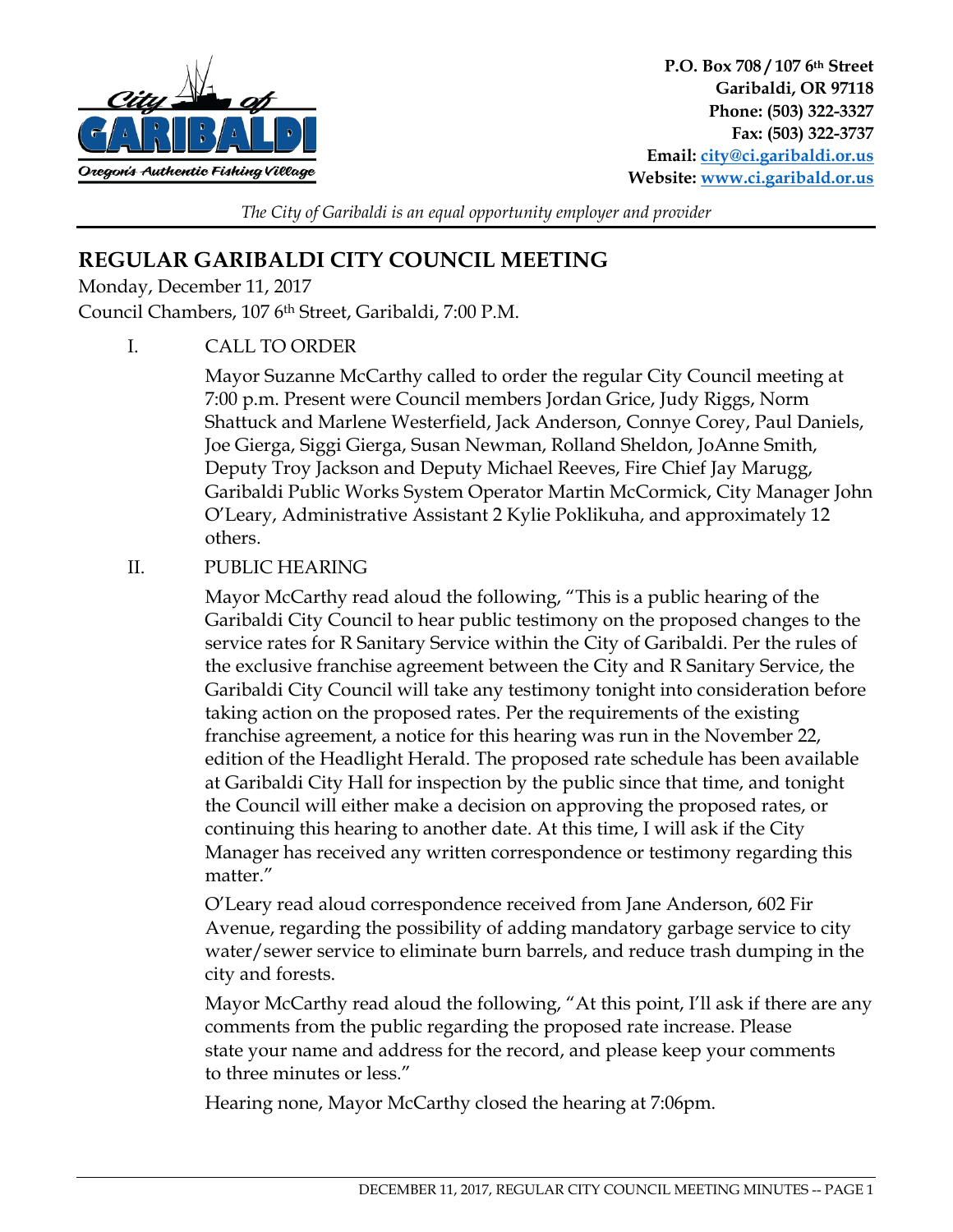#### III. CONSENT CALENDAR

Mayor McCarthy asked if any council member wanted to remove any item from the Consent Calendar to Old Business. Cn Shattuck requested Item B be removed. Mayor McCarthy asked for a motion on the amended Consent Calendar.

A. Approval of Minutes – May 30, 2017 Regular City Council Meeting

**MOTION made by Cn Grice to approve the consent calendar as amended. Seconded by Cn Riggs. AYES: Grice, McCarthy, Riggs, Shattuck, and Westerfield. NAYS: None. Motion passed.** 

#### IV. PUBLIC COMMENT

Connye Corey, 910 Birch – Question on Fire Chief progress, Assistant City Manager/Finance Officer question and lack of updated minutes online

JoAnne Smith, 400 3rd - Assistant City Manager/Finance Officer posting in Headlight Herald timing.

Susan Newman, 810 Birch – Complaint of motor homes moving around town, littering, would like to know what can be done regarding enforcement and the need for a full time Assistant City Manager/Finance Officer.

Rolland Sheldon, 615 Ginger – Questioned where the money for the position of Assistant City Manager/Finance Officer is coming from out of the current budget. Noted that this would cost the city a lot of money, and didn't not see the need. Commented on the cost of the position. Also noted that the previous Fire Chief should be involved in the interviews for the new Fire Chief. Asked for a definition of "termination for cause" for city employees.

Linda Shattuck, 207 Birch – Stated concerns over the "new" position for Assistant City Manager/Finance Officer, and would like the position to be removed. Expressed concernes with the high salaries of the current City Manager, the new Assistant City Manager/Finance Officer, City Engineer and the new Fire Chief. Stated that she no longer trusts the city, disapproves of paying for the Fire Chief applicants to travel for the interview, and questioned what the City Manager will do since the new Assistant City Manager/Finance Officer will be doing.

Jack Anderson, 602 Fir – Expressed concerns with new Fire Chief and other high paid positions in the city, concerned with five staff in the office and two public works personnel in the field.

Joe Gierga, 606 Ginger – Asked about the status on paving of Ginger Avenue and commented on garbage service.

O'Leary addresses the public comments starting with the status of Ginger Avenue paving, noting that the street is not actually located in the right of way, which is one of the issues that city staff wished to address with the project.

O'Leary discussed the statues of hiring the new Fire Chief, and responded to some of the issues expressed by the public on this matter.

O'Leary addressed the RV parking issue, noting that the Deputies are working on that problem, and asked that anyone that observes a violation of city code associated with this issue contact the Sheriff's Department. Deputy Jackson gave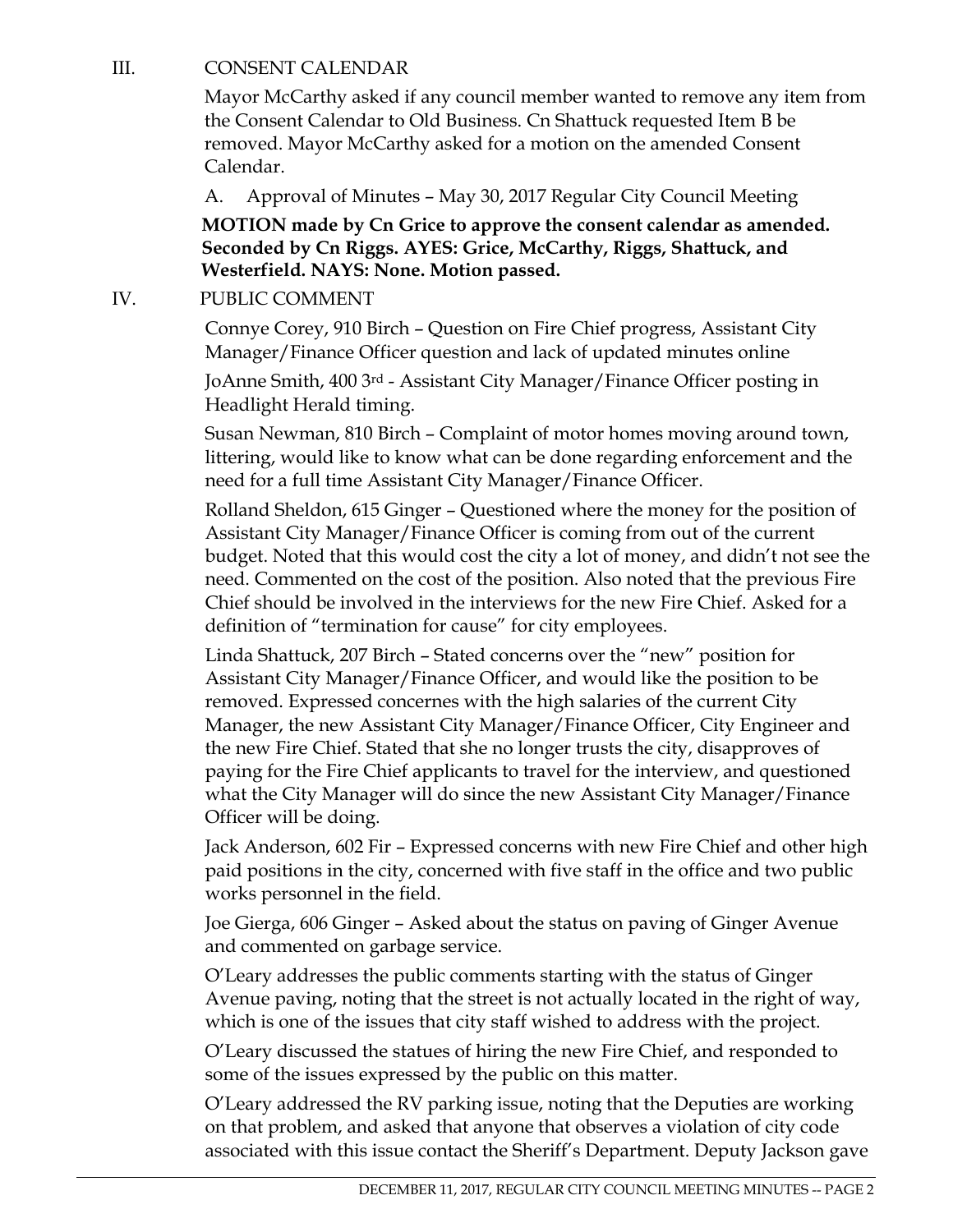out the non-emergency number and stated that if someone calls, an officer will respond and attempt to address the matter.

O'Leary discussed filling the vacant Assistant City Manager/Finance Officer, which was not new and had been vacant for the past 18 months, and noted that he had decided not to fill that position when it had been vacated. O'Leary explained that he had reevaluated the administrative process over the course of a year to determine what actions to take, and had determined that filling the position was necessary in the last several months. O'Leary also noted that the Council's goals are all subject to administrative capacity in the City, and explained that to accomplish the City's short-term and long-term goals that an increase in administrative staff was needed. O'Leary explained that he is seeking to hire someone with a skill-set suited to the current needs of the City, and specifically desires to hire someone that can be immediately be productive, without extensive training, and assist with complex tasks and functions necessary to accomplish the Council's goals.

O'Leary noted that an employee in Public Works had left the City to take a job with ODOT in October, and that after some consideration O'Leary had decided not to fill that position at this time. O'Leary explained that he was funding the Assistant City Manager/Finance Officer's position with the use of resources available from to the now-vacant Public Works position, in combination with certain transfers approved by the Council last month. O'Leary also explained that he had made the decision not the fill the vacant Public Works position in current fiscal year, and that he would evaluate the staffing needs in Public Works in conjunction with the development of the FY 18-19 budget. O'Leary acknowledged the concerns of the public and Council regarding this action, and explained that he and other city staff have kept apprised of the workload and conditions in Public Works since Repass left. O'Leary also noted that other options were available to the City to meet the workload of Public Works, such as contracted services, and also noted that his primary concern with the current level of the department's staffing had to do with its capacity to respond to emergencies. O'Leary said that he was keeping this issue in mind as he moved forward, and that he would make himself and other city staff available to respond to emergency issues.

O'Leary addressed a comment regarding the advertisement for the job of Assistant City Manager/Finance Officer in the Headlight Herald. He noted that he had taken the action to run the ad on November 22, before the Council had taken action on the position during their meeting on November 20. O'Leary explained that if the Council had expressed any concerns during the meeting, he wouldn't have accepted any applications or initiated the process of hiring for the position until those concerns had been addressed.

Cn Shattuck questioned the longevity of Sheriff's Deputies working for the City. O'Leary explained that the both the City and the County have struggled with employee retention, but noted that Sheriff's Department has worked with the City on this issue and has done everything possible to provide a long-term deputy for the City. There was further discussion about this and other topics noted above.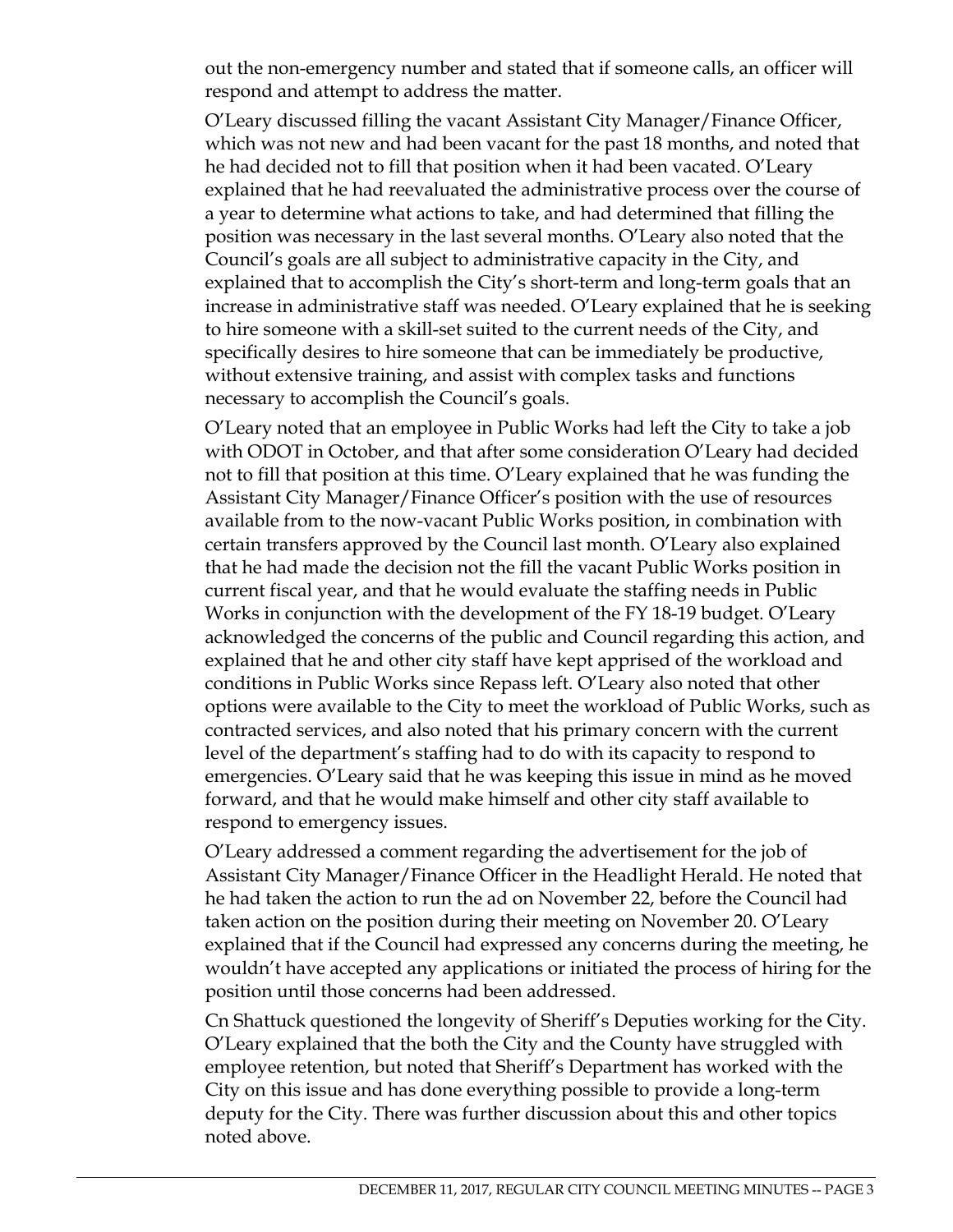#### V. PRESENTATIONS

Nothing Scheduled

VI. CORRESPONDENCE - North Coast Salmon & Steelhead Enhancement Fund, Inc.

> Thank you letter received from North Coast Salmon & Steelhead Enhancement Fund, Inc. O'Leary noted that Mayor McCarthy and others volunteer making sack lunches for this event year.

VI. COMMUNITY REPORT

[NONE]

- IX. NEW BUSINESS
	- A. Emergency Preparedness Manager Resignation Letter

Council discussed Terry Kandle's resignation letter and accepted it by consensus. O'Leary recommended the new Fire Chief be involved in Emergency Preparedness once the position is filled.

B. Ordinance Amending the Solid Waste Collection Franchise with R-Sanitary – Renewal

O'Leary noted that the renewal extends the franchise agreement for another ten years and there can be rate increases with a public hearing and resolution. Discussion. Cn Westerfield noted that adding mandatory garbage service would be a issue to add.

**MOTION made by Cn Werterfield to adopt an ordinance of the City of Garibaldi amending the Solid Waste Franchise Agreement with R Sanitary Service, and amending the Garibaldi Municipal Code, chapter 8.05, ordinance number 287, ordinance number 165, and ordinance number 318, to renew the City's agreement with R Sanitary Service with all of the same condition of the current agreement for a period of ten years. Seconded by Cn Grice. AYES: Grice, McCarthy, Riggs, Shattuck, and Westerfield. NAYS: None. Motion passed.** 

C. Resolution Approving Service Rate Increase for R-Sanitary

**MOTION made by Cn Riggs to approve a resolution approving a rate increase for the solid waste collection services provided by R Sanitary Service pursuant to Ordinance number 165 as amended. Seconded by Cn Grice. AYES: Grice, McCarthy, Riggs, Shattuck, and Westerfield. NAYS: None. Motion passed.**

D. Procurement of New Water Metering System

O'Leary reported that he intended to develop a replacement plan for the City's current water metering system. O'Leary noted that the current system consists of meters that are over 30 years old, and that these older meters cannot be relied on to be accurate as more time goes by. He explained the City may be eligible for an Oregon Infrastructure Finance Authority (IFA) low interest loan, which would allow the City to replace all the meters at once. He noted that the City would be able to take advantage of new technology that would reduce staff time if the all the existing meters are replaced at the same time. O'Leary noted that the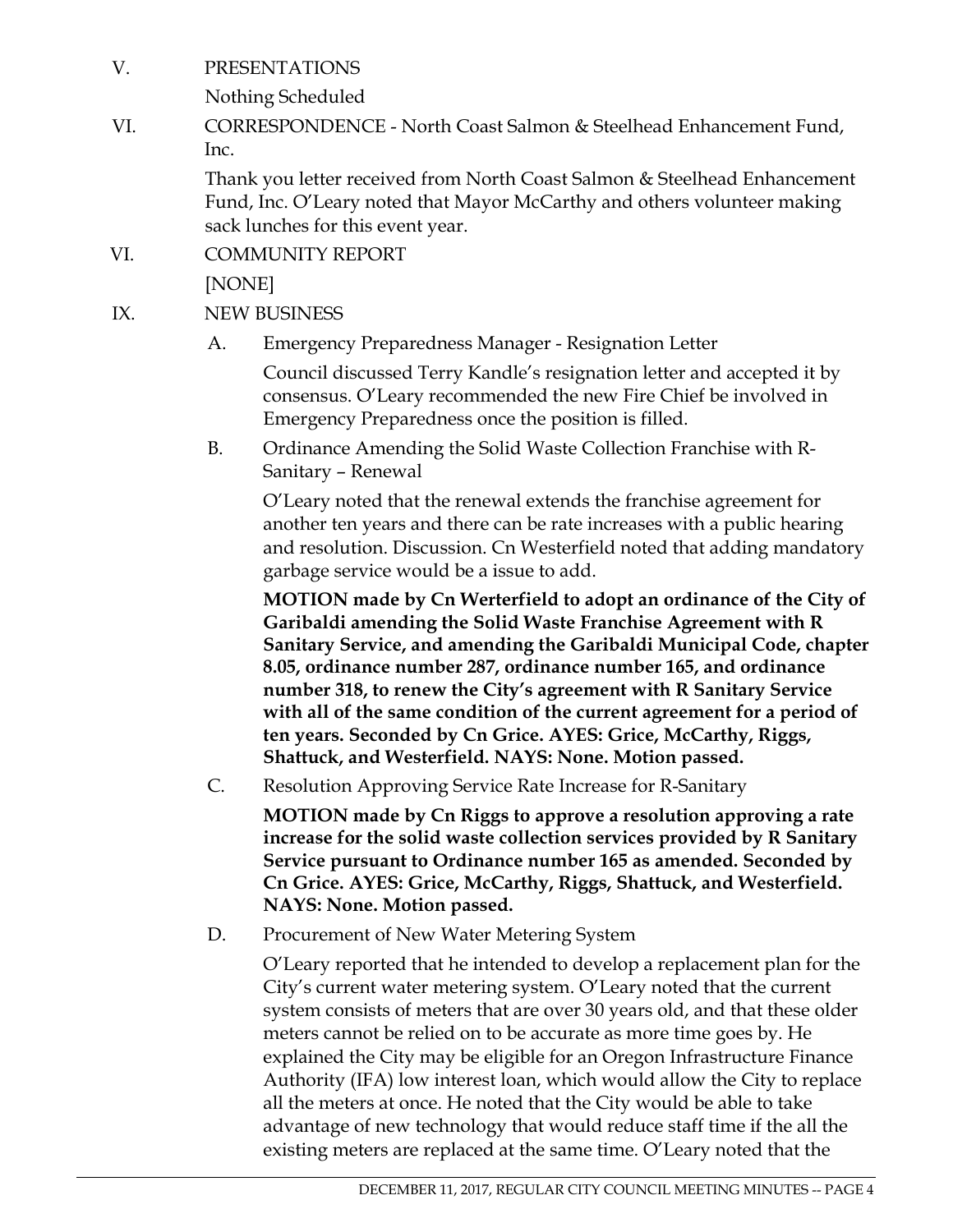system staff was considering would use technology that would broadcast usage data over a secure cellular network. The meters report their data every fifteen minutes to a software-based monitoring system, which would allow for improved customer service and create better water system monitoring. Council expressed no concerns over O'Leary developing a proposal for Council, and O'Leary said that he would report back on this at a later date.

#### IX. STAFF REPORTS

*Public Works*. Report provided in packet. No discussion.

*City Engineer.* Report provided in packet. Lettenmaier noted that the Community Hall project is getting back on track.

*Legal.* None.

*Fire Department.* None.

*Police Department.* None

*Planning/Admin Department.* O'Leary reported that there has been a considerable amount of planning and land use development going on around town, including the possibility of another 6-unit development.

#### X. COUNCIL REPORTS

Cn Westerfield – None.

Cn Riggs – None.

Cn Shattuck – None.

Cn Grice – Stressed the importance of police presence and patrols around Garibaldi.

 $\overline{a}$ 

Mayor McCarthy – None.

XI. ADJOURNMENT

Mayor McCarthy adjourned the meeting at 9:00 p.m.

Suzanne McCarthy, Mayor

ATTEST:

 $\overline{a}$ 

John O'Leary, City Manager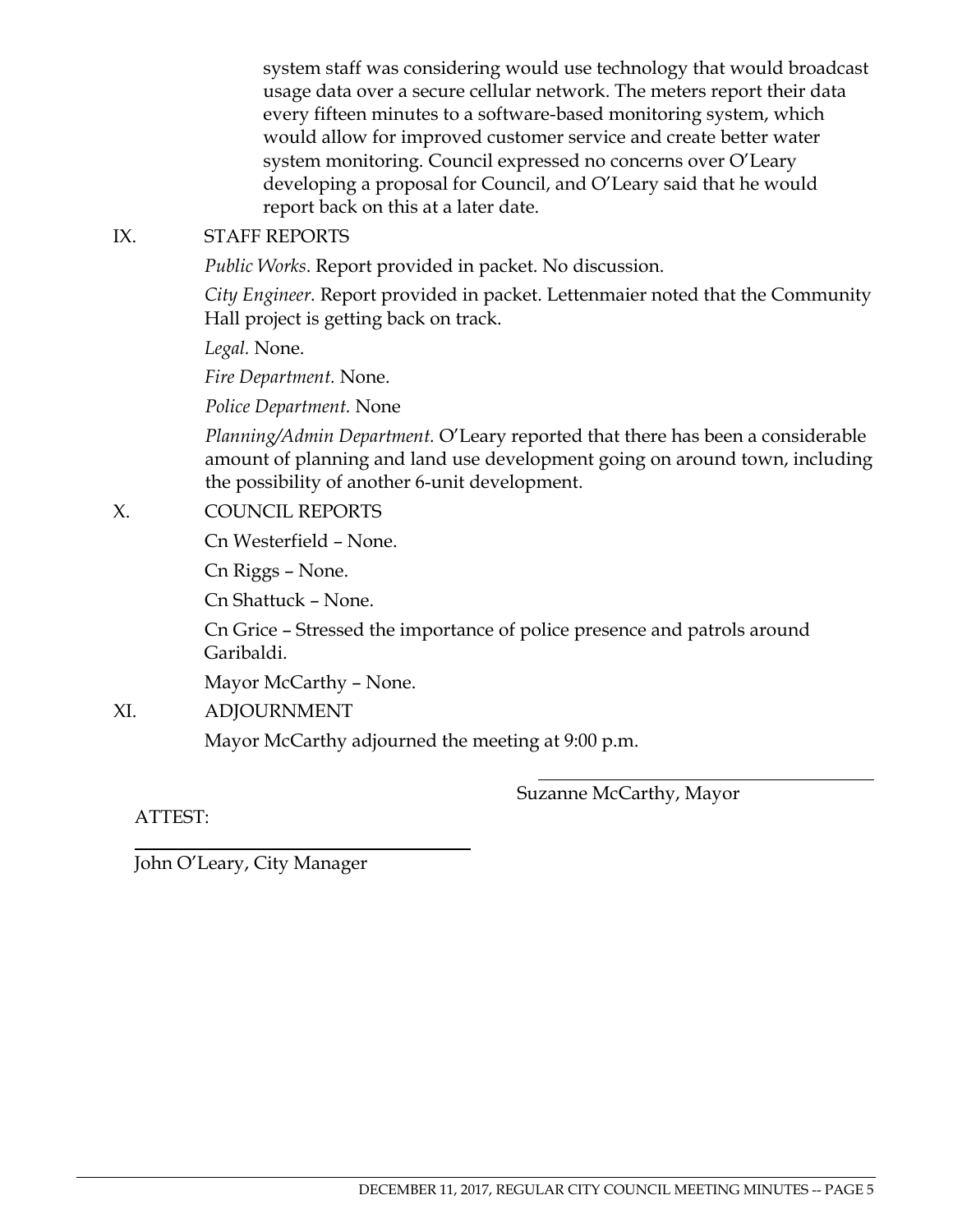TO: Mayor McCarthy, Cn President Grice, Cn Vice President Riggs, Cn Shattuck, Cn Westerfield, City Manager O'Leary FROM: Martin McCormick, Public Works System Operator DATE: December 31, 2017 SUBJECT: Public Works Staff Report

Greetings Mayor, Council and Manager, the month of December was a busy month for the Public Works Department. Aside from regularly scheduled required tasks, public works also performed the following tasks.

- Located Hwy 101 for boring going through town
- Meeting with Blake about S. 9th water and sewer
- Door Hangers
- Checked Greg's marine's meter for leak and talked to crew inside about high usage
- Added cl2 to w/w plant
- Filled hole in at 1111 Garibaldi Ave
- Lift stations
- Took down ribbon at Judy Uprights
- Brought all x-mas lights to plant to be checked and fixed
- Picked up concrete garbage can from Sundance
- Meet with boring outfit about locates and location of bore
- Water leak at wells
- Meeting
- Replaced bad 6" saddle and 2" valve at wells
- Replaced meter box and installed new meter at 17496 Ocean Blvd.
- Meter reads
- Cleaned up from water leak repair at wells
- Helped kylie with x-mas lights
- Located Hwy 101 from Miami to 1st St for boring
- Located Hwy 101 for fiber optic boring
- Put up x-mas lights
- Checked intertie building
- Located Hwy 101 for fiber boring
- Went to Tillamook for cold mix
- Patched streets with cold mix
- Meeting
- Hwy 101 Locate for fiber optic bore
- Dug dirt off road and put ditch back in on Seacliff and court
- Meeting
- Submitted NetDMR
- Replaced air actuator valve on basin 1 for SBR
- Made notes about actuator valve install and adjustment
- Cleaned shop and put away tools
- Meeting
- Worked on NetDMR
- Called Bob from specialty controls about actuator issue
- Reset closed set point on air actuator for basin #1
- Tapped water for service for water line project off of 6th
- Cleaned catch basin off and grubbed ditch out on Seacliff
- Meeting with Advanced excavation about 6th st water line project
- Got parts from wells for water line project on 6th st
- Meeting
- Checked well #2 Check valve
- Installed Valve complex at 6th and Fir for water line project
- Meeting
- Checked intertie building
- Meeting with John
- Fixed toilet in Library
- Locate on 1st St.
- Pressure tested and flushed 6th and Evergreen water line project
- Meeting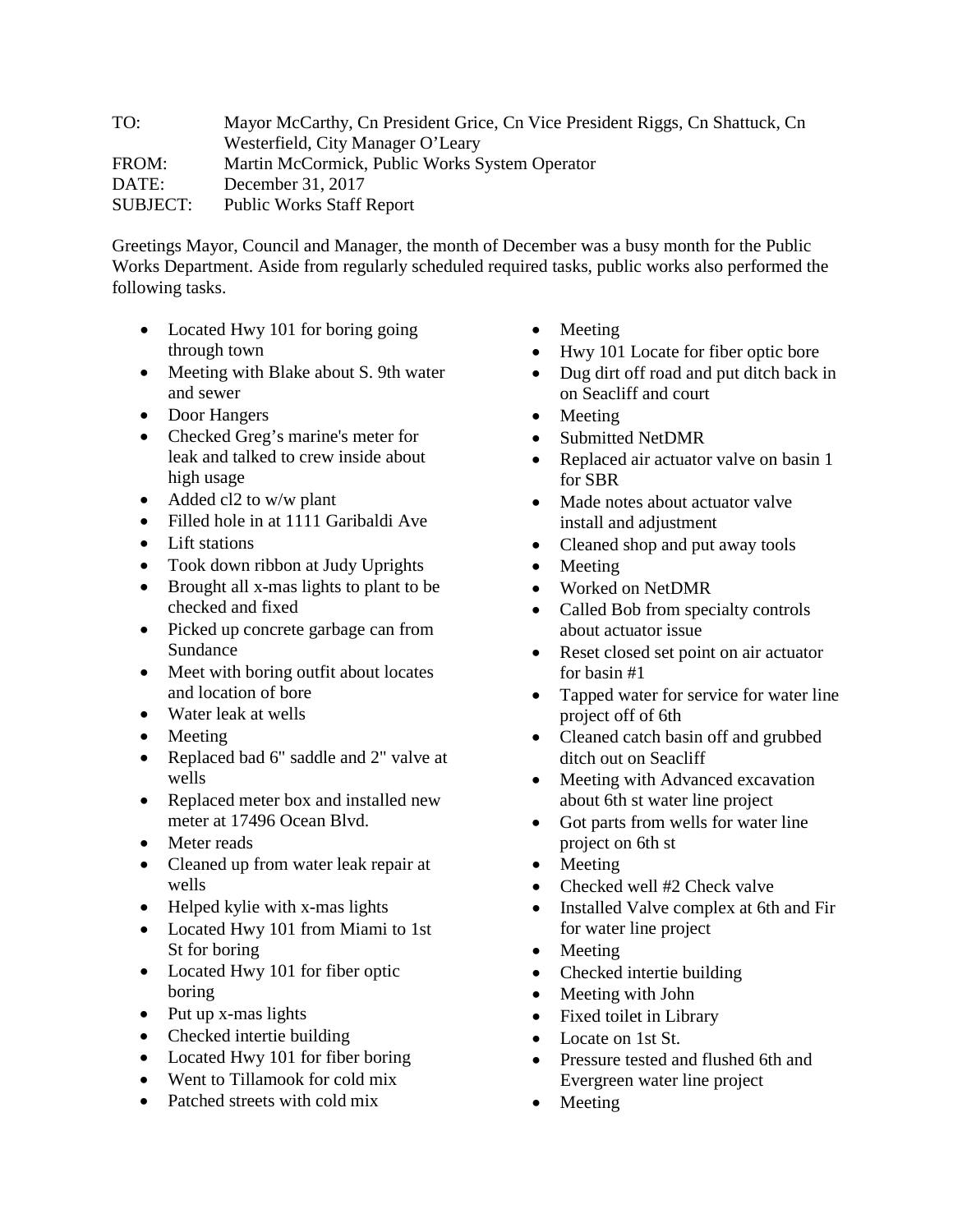- Read meters
- Sewer issue 3rd and Birch
- Call
- Ocean Blvd. low water pressure complaint at new house (Meg Larson)
- Read meters
- Flushed new main and tested 6th and evergreen project
- Fire chief interviews
- Set up for water line switch over on 6th and Evergreen
- Meeting
- Connected 6th St water line project into system
- Meeting
- Backfilled and cleaned up from water line project on 6th and Evergreen
- Locate on strawberry ridge
- Picked up Cl<sub>2</sub>
- Dumped CL2 in Plant
- Drew updated maps for water line project at 6th and Evergreen
- Locate
- Read meters in Barview
- Call
- Made new chemical sampling schedule for 2018
- Meter reads
- Cleaned up water parts in shop from project on 6th and Evergreen
- Put together list of meters in Barview with 100 multipliers
- Took water parts out to cargo container at wells
- Looked into new pressure tank for June Green booster station
- Checked culverts
- Replaced light above fuel pump
- Went to Tillamook for straw bale and parts for light fixture
- Replaced light above fuel pump
- Cleaned shop and office
- Wired up new control pendant for vac truck
- Meeting Blake.
- On HyWy 101 " Boring"
- Meeting City Hall about south 9th St. water line.
- On HyWy 101 " Boring"
- Pick up Cl2 for Plant.
- Rocked ditch at 1111 HyWy 101.
- Added CL2 to tanks at Plant.
- Meeting Blake.
- Check out trucks.
- Checked Barview Res. And took ribbon down Strawberry Rd.
- Moved X-mass lights up to Pipe Gallery.
- Picked up Concrete Garbage container (sun Dance) and put away.
- Meeting with Boring outfit.
- Worked on water leak at Wells.
- Meeting Blake
- Fix water leak at Wells.
- Installed meter box and meter on Ocean Blvd.
- Fix water leak at Wells.
- Meeting Blake
- Water sample Barview.
- Water sample Garibaldi.
- Back fill water repair at Wells.
- Washed Back Hoe
- On HyWy 101
- Meeting Blake and Dave O.
- X-mass lights.
- Meeting Blake
- DMR
- Fill pot holes.
- Check out trucks
- $\bullet$  HyWy 101
- Dig ditch out at Sea cliff.
- Get ready to change AIR Actuator
- replaced Air actuator on #1 basin
- Recorded all work and calibration done on Air actuator.
- Cleaned shop.
- Cleaned up and checked out Kubota meter reader.
- Meeting with John at City Hall
- Meeting Blake
- Meeting John
- Looked for sprayer for Dave. O.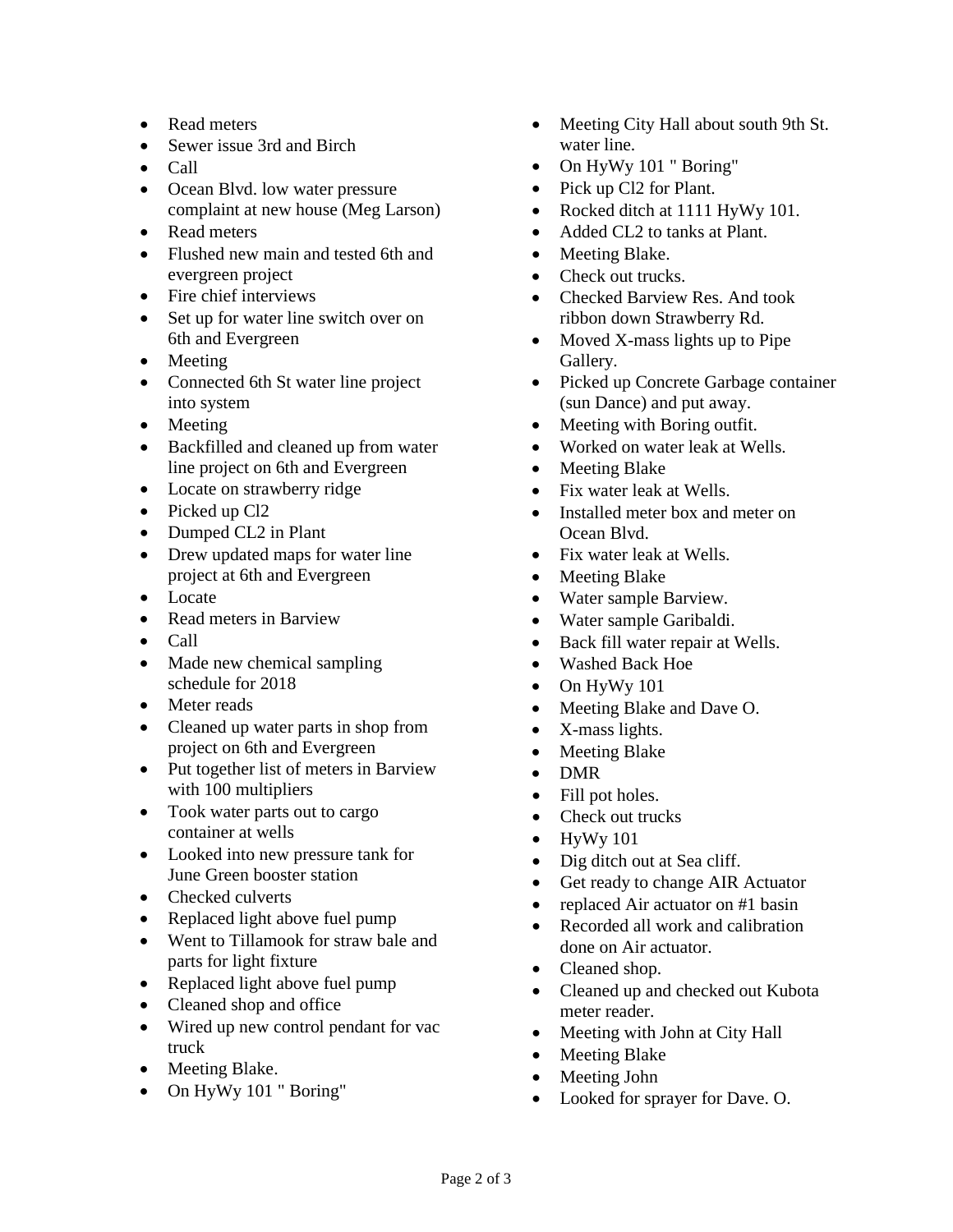- Took paper work up to City Hall.
- Reset valve actuator for air (basin #1)
- Tapped new water service at 6th and Fir
- Clean ditch out at Sea cliff.
- Meeting with Blake and Ryan V. about water main on 6th and Evergreen
- Picked up water parts at Wells.
- Meeting Blake
- Looked at Big Well Check valve.
- Worked on 6th and Fir water main project.
- Worked on 6th and Fir water main project.
- Meeting Blake
- Pressure test water main on 6th St.
- Meeting John
- Fixed toilet at City Hall.
- Flushed water main on 6th St (Fir &Evergreen)
- Meeting Blake
- Check out trucks.
- Meeting Blake
- Fire call
- Low water Volume Pine Beach Loop.
- Read meters
- Flushed and sampled water main on Evergreen (Fir And 6th St.
- meeting
- Fire Chief interviews.
- Setting up for water main Prod. On 6th St. (Fir and Evergreen)
- Meeting Blake.
- Hook up and flush water main on 6th St (Evergreen and Fir)
- Meeting Blake
- Back filled and cleaned up Water main Project.
- Barview Locate
- Back filled and cleaned up Water main Project.
- Fill Cl<sub>2</sub> tanks
- Drew new water main Maps for Book.
- Reset air valve #1 Basin
- Checked Wells
- 2nd and HyWy 101
- Read meters Barview.
- Water sampling schedule for 2018
- Cleaning off and up pipe fittings and tools.
- Fix up  $4$ " couplings
- Meeting with John.
- Find Hydrant flow info. For 9th and HyWy 101.
- Talked to Jay M. about Fire flows for 9th and HyWy 101 Pole building.
- Reviewed meter info. For Barview.
- look for parts for June Green Booster station
- Took water fitting out to Wells.
- Looked for new Pressure tank for June Green Booster Station
- Ordered supplies.
- Looked at Culverts
- Replaced light above fuel pump.
- Cleaned shop and office.
- Replaced light above fuel pump.
- Worked on Info. Needed to replace sewer main on 2nd St.

If you have any questions or comments, please (503-322-0217), email (mccormickgpw@gmail.com) or stop by  $(206 S. 7<sup>th</sup> Street)$ .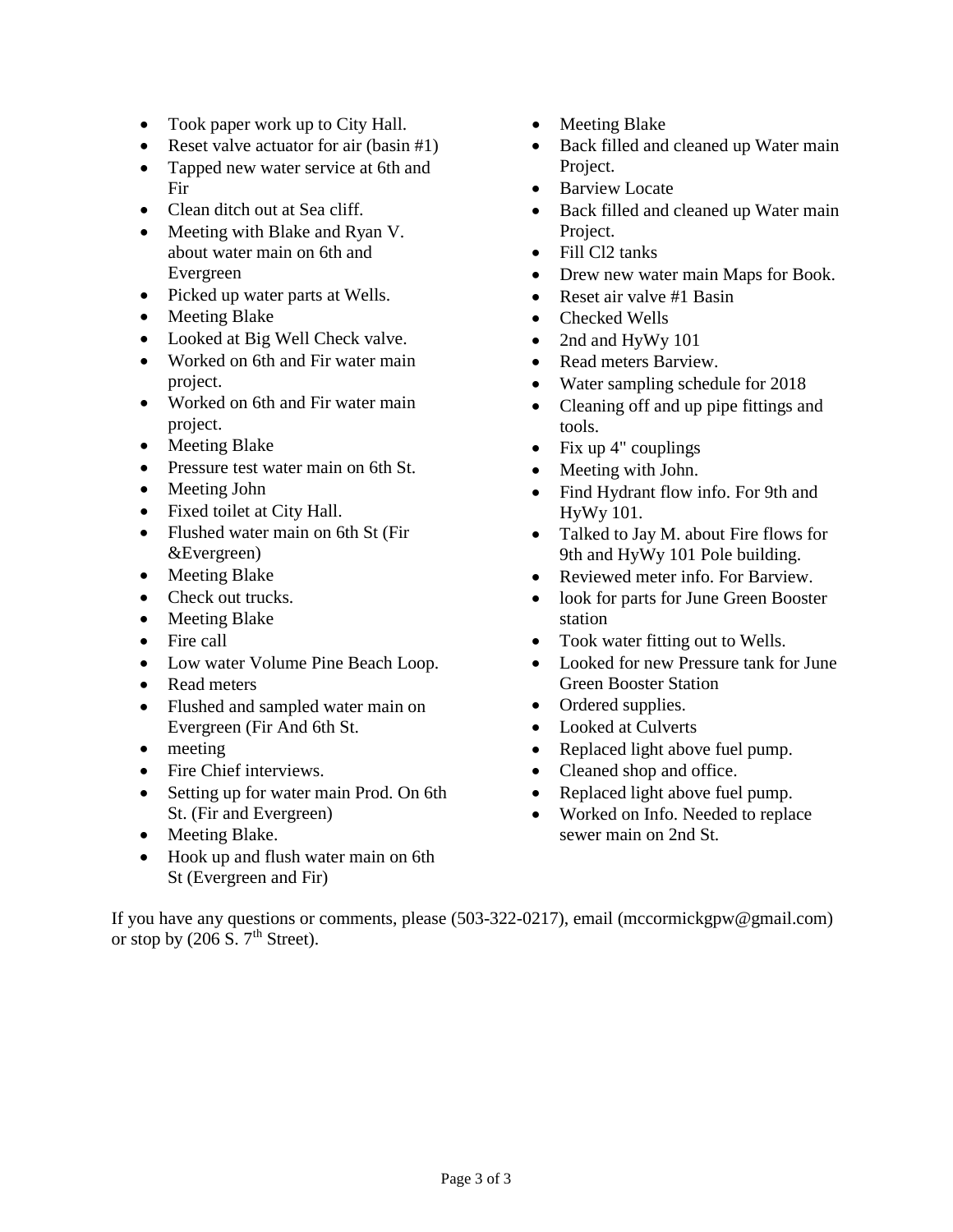TO: Mayor McCarthy, Cn President Grice, Cn Vice President Riggs, Cn Shattuck, Cn Westerfield, City Manager O'Leary FROM: Blake Lettenmaier, City Engineer/Project Manager DATE: December 31, 2017 SUBJECT: City Engineer/Project Manager's Monthly Staff Report

Greetings Mayor, Council and Manager, the month of December was a productive month even with some time being took off between Christmas and New Year's day. Some of the tasks performed are listed below.

- Met with public works on valve box at111 Garibaldi Avenue, cleaning creek/ditch at S. 9th and locates for Coast.Com/Wave
- Observed street construction and met with TPUD on street lamp meter at Arborview Heights
- Worked on plan for S. Ninth St.
- Observed street construction at Arborview Heights
- Met with Public Works on utility locates throughout town for CoastCom
- Processed public works' monthly timesheets
- Prepared monthly public works and engineer staff reports
- Prepared Watseco-Barview monthly invoice
- Observed street construction at Arborview Heights
- Attended special Planning Commission meeting
- Met with Public Works on water valve installation out at wells
- Met with Public Works on water meter/box and lid installation at Meg Larsen's
- Wrote to Public Works on reminder to send me a list of all materials expended at Watseco-Barview
- Met with City Manager
- Wrote to Watseco-Barview on communications
- Coordinated with CoastCom on drilling through town
- Discussed need for all water to be metered out at wells/farm with Public

works

- Observed preparation for curbs at Arborview Heights
- Met with Public Works on need for meter at wells/farm, Christmas Silhouette lights
- Observed preparation for curbs at Arborview Heights
- Sent sewer and water data management alternative
- Responded to Rolland Sheldon on Ginger improvements
- Sent training opportunities to public works
- Prepared Final Order for Hatzenbihler
- Prepared week 11 and 12 construction observervation reports for Arborview Heights Subdivision
- Observed preparation for curbs at Arborview Heights
- Met with Public Works on locating utilities for CoastCom
- Observed street construction at Arborview Heights
- Coordinated with FEMA on Final review of Arizona Way
- Assisted Kylie with City Hall Christmas lighting
- Met with Public Works on Pot hole repairs and locating utilities
- Observed street construction at Arborview Heights
- Met with John and Kylie
- Observed street construction at Arborview Heights and answered contractor questions
- Met with Public Works on Pot hole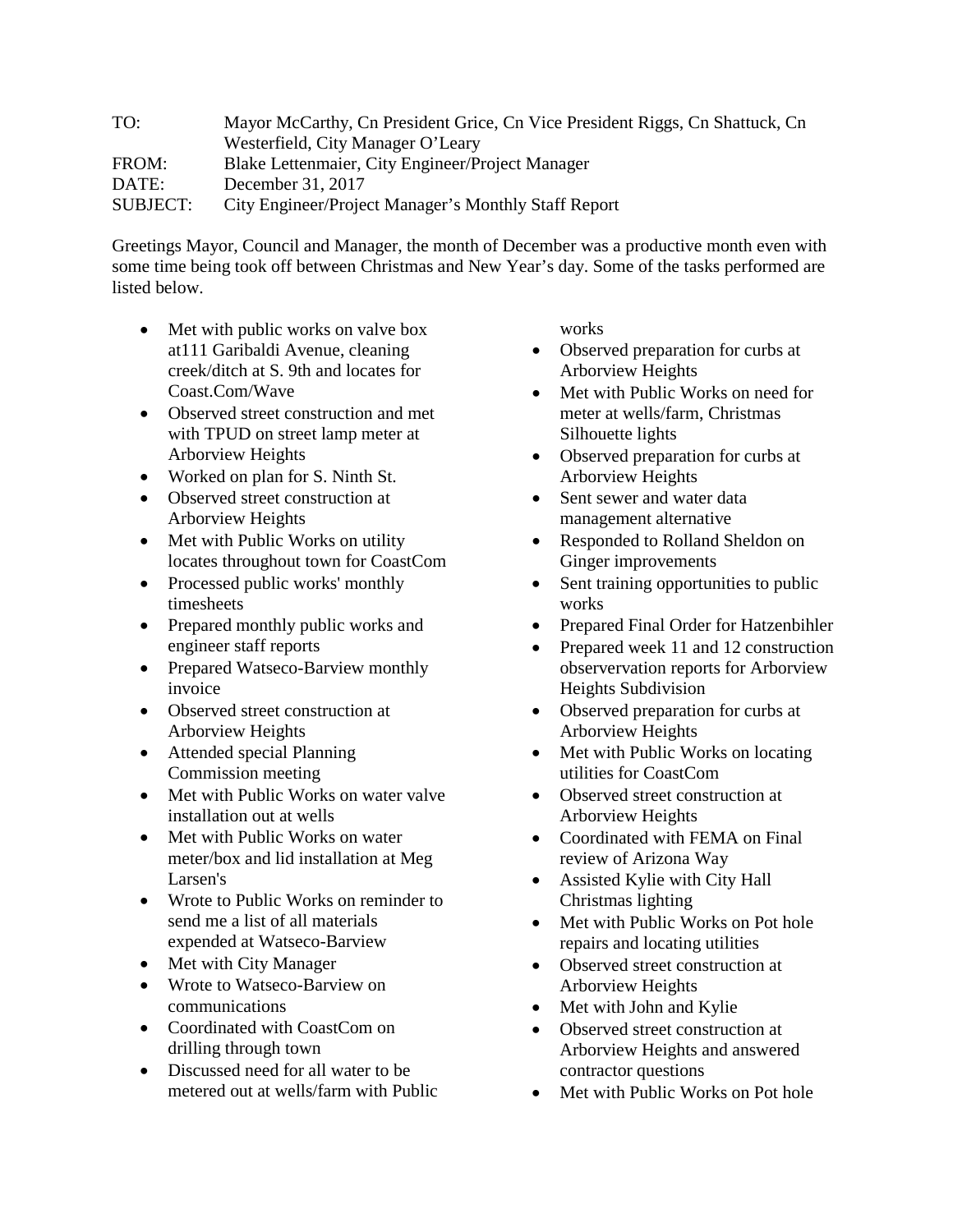repairs and locating utilities

- Observed street construction at Arborview Heights
- Sent planning information to Bart and Toby on S. 9th development possibilities
- Observed street construction at Arborview Heights
- Prepared week 13 construction observation reports for Arborview Heights Subdivision
- Revised Community Hall RFP for reissuance
- Observed street construction at Arborview Heights
- Attended monthly city council meeting
- Met with Public Works on on DEQ DMR and NetDMR. Discussed all the projects needing to be completed before shop, equipment and fuel can be moved up on the hill for emergency preparedness.
- Met with Paul Daniels on Development planning
- Observed curb construction at Arborview Heights and verified ADA requirements with Alissa Loberg at ODOT Salem
- Met with Public Works on NetDMR and Auma valve control for air control to plant aerators
- Inspected curbs at Arborview Heights
- Worked on paving design details on south side of Evergreen Ave
- Inspected curbs at Arborview Heights
- Met with Public Works and Advanced Excavation on water main replacement project on 6th at Evergreen
- Coordinated with John on water main replacement project on 6th at Evergreen
- Met with Public Works on water main replacement project on 6th at Evergreen
- Inspected curb form work at Arborview Heights
- Filed Conditional Use folders
- Redesigned ADA ramps at Aborview Heights
- Filed paperwork
- Began preparing ORPIN documents for wastewater treatment plant control

system improvements

- Inspected curb form work at Arborview Heights
- Met with Public Works on water main replacement disinfection and pressure testing and one-call utility notifications
- Inspected curbs at Arborview Heights
- Applied for perpetual agreement of Oregon Cooperative Procurement Program and acquired it
- Inspected curbs at Arborview Heights
- Worked on OHA loan letter of interest for cellular read meter
- Inspected curbs at Arborview Heights
- Posted Plant request for control system upgrades on Orpin
- Met with Public Works on reading water meters and checking lift stations
- Emailed fifteen private system control companies for WWTP upgrades
- Prepared week 14 construction observervation reports for Arborview Heights Subdivision
- Inspected curbs at Arborview Heights
- Attended monthly Watseco-Barview Board meeting
- Prepared Agreement document for Advanced Excavation for 6th between Driftwood and Evergreen
- Met with Public Works on determining additional crew for assistance in installing water main at Judy Uprights in Watseco-Barview water district
- Checked water quality at Arizona Way
- Checked water quality at Arborview Heights
- Obtained John's review and signature on agreement with Advanced excavation and spoke with Ryan about/requesting his signature prior to work
- Consulted with potential Advisian wastewater treatment control system specialists
- Checked water quality at Arizona Way
- Checked water quality at Arborview Heights
- Renewed SAM.GOV password
- Consulted with potential Inductive Automation wastewater treatment control system specialist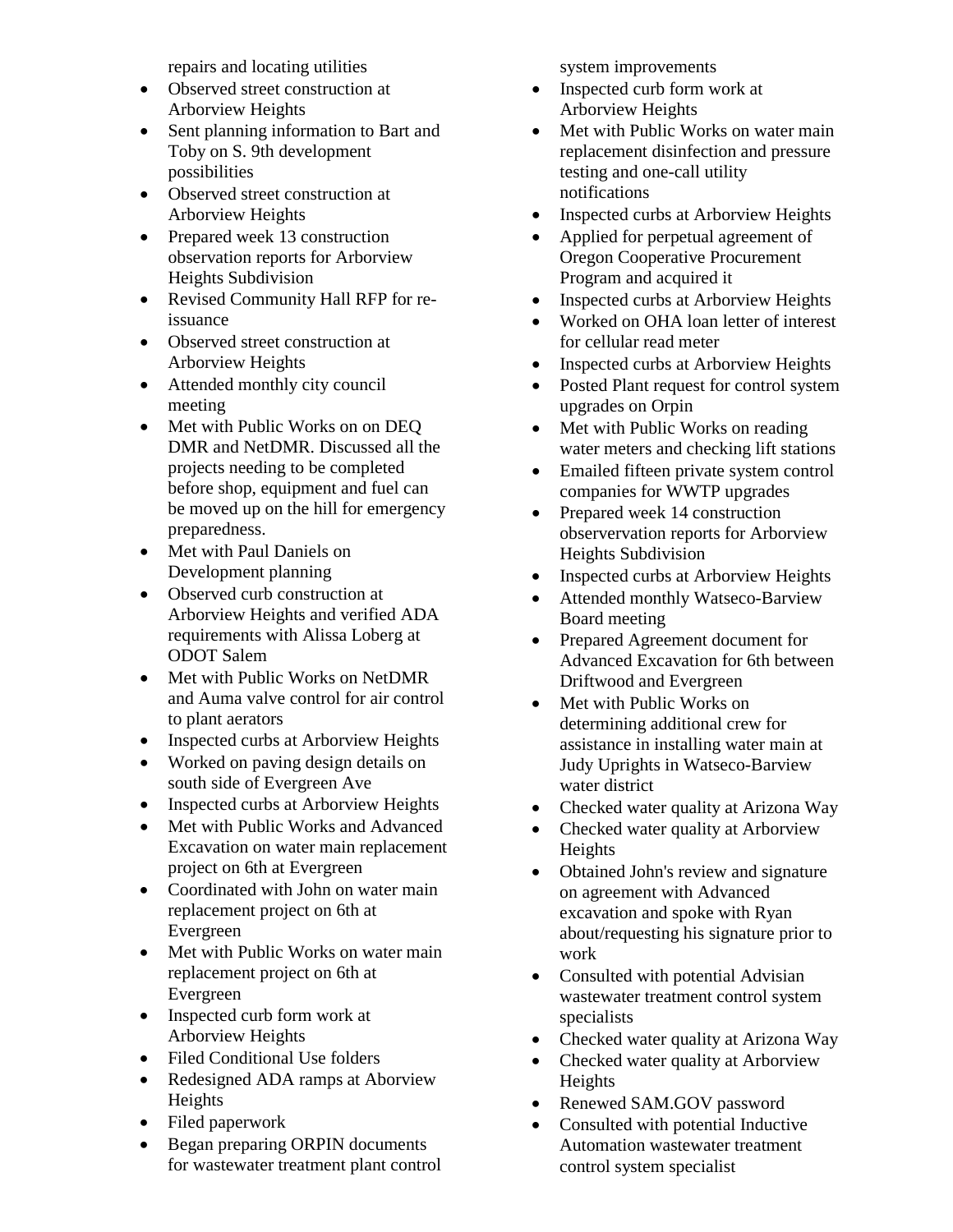- Staff Meeting
- Inspected rock wall building at Arborview Heights
- Consulted with potential ICONICS wastewater treatment control system specialist
- Assisted Jeff and Whitney Burns on Coffee Roaster planning
- Wrote letter on complaint to 215 Cypress
- Met with Martin on preparation for Fir to Evergreen on 6th water main project tomorrow
- Wrote to Camtronics on WWTP controls
- Met with Ryan and Toby east side 2nd curb construction at Arborview Heights
- Designed curb wall for Arborview Heights
- Met with Martin and Cory on coordinating with Diversified drilling (Wave.com Subcontractor)
- Consulted with ADVISIAN on Wastewater Treatment Plant Control System upgrade
- Consulted with VERTECH on Wastewater Treatment Plant Control

System upgrade

- Modified curb-wall design to be monolithic at Arborview Heights
- Processed Bulb and soil invoice from OSU Master Gardener
- Met with Mike Saindon of Port
- Worked on Land use application 906 Garibaldi Ave
- Observed water main construction
- Met with Martin and Cory on coordinating with Diversified drilling (Wave.com Subcontractor)
- Met with Toby and John M. on curb issues at Arborview Heights
- Prepared 21BD 06700 Land Use Permit letter and notified Jay Marugg and John O.
- Observed curb excavation at Arborview Heights
- Observed construction at Arborview Heights
- Observed curb forming at Arborview Heights
- Observed construction at Arborview Heights

If you have any questions or comments, please call (541-201-8154), email (blake@ci.garibaldi.or.us) or stop by City Hall.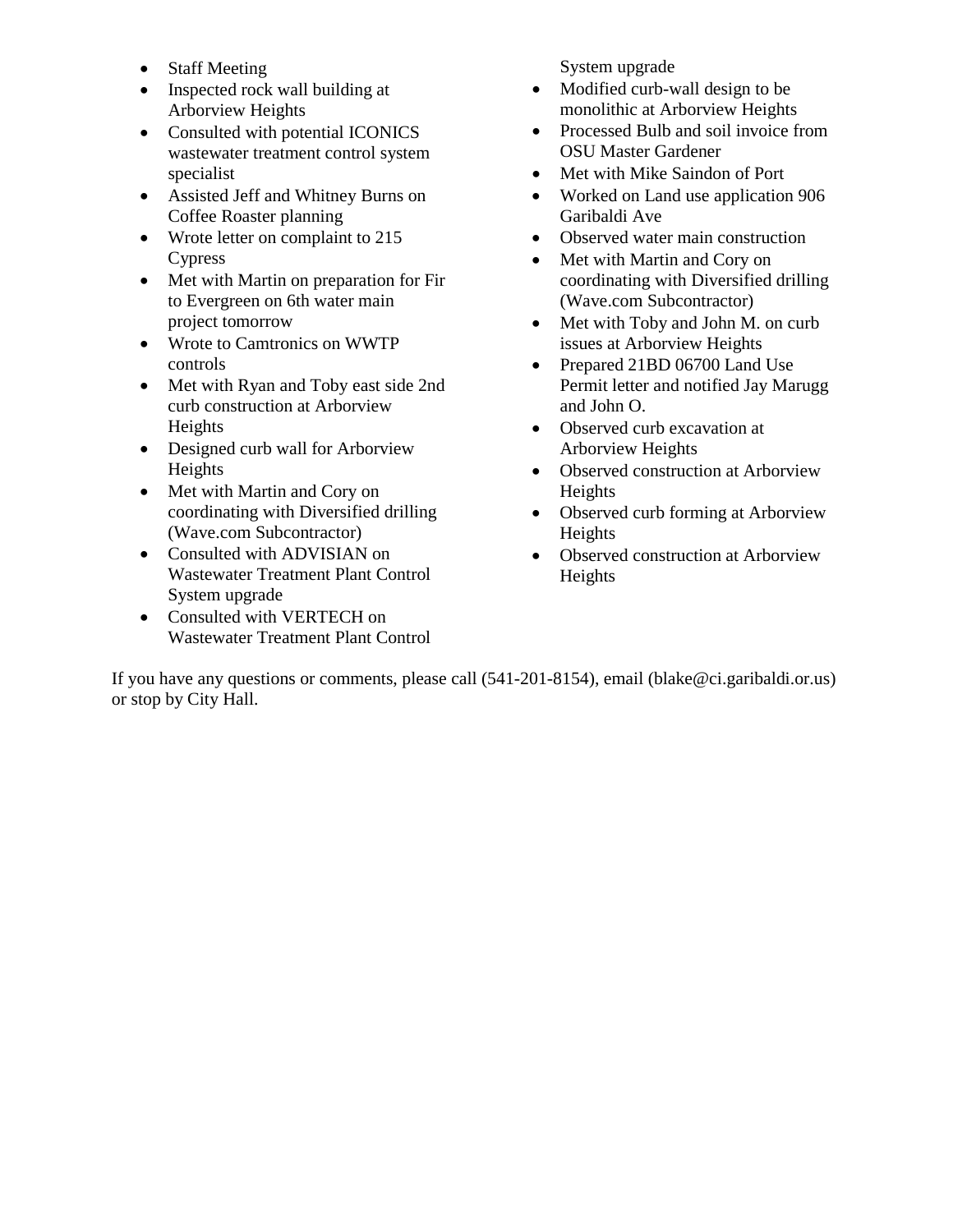|                                      | <b>Incident Address</b> |                                            |                            | Incident   |
|--------------------------------------|-------------------------|--------------------------------------------|----------------------------|------------|
| <b>Incident Address</b>              | City                    | <b>Incident Date And Time</b>              | <b>Incident Type</b>       | Unit ID    |
| 305 ACACIA AVE                       | Garibaldi               | 12/01/2017 16:51:13                        | <b>Ordinance Violation</b> | 221        |
| GARIBALDI AVE / 7TH ST               | Garibaldi               | 12/01/2017 20:35:18                        | <b>Traffic Stop</b>        | 221        |
| 225 GARIBALDI AVE                    | Garibaldi               | 12/01/2017 21:03:05                        | <b>BUSINESS CHECK</b>      | 221        |
| 118 E DRIFTWOOD AVE                  | Garibaldi               | 12/01/2017 21:07:20                        | <b>BUSINESS CHECK</b>      | 221        |
| S COMMERCIAL AVE / MOORING BASIN RD  | Garibaldi               | 12/01/2017 21:25:10                        | Contact                    | 221        |
| 307 MOORING BASIN RD                 | Garibaldi               | 12/01/2017 21:27:48                        | <b>BUSINESS CHECK</b>      | 221        |
| GARIBALDI AVE / 3RD ST               | Garibaldi               | 12/01/2017 22:17:46                        | <b>Traffic Stop</b>        | 221        |
| 202 3RD ST                           | Garibaldi               | 12/02/2017 11:34:51                        | Theft                      | 221        |
| 202 3RD ST                           | Garibaldi               | 12/02/2017 11:34:51                        | Theft                      | 228        |
| 103 CYPRESS AVE                      | Garibaldi               | 12/02/2017 16:29:40                        | Contact                    | 221        |
| 312 GARIBALDI AVE                    | Garibaldi               | 12/02/2017 17:46:00                        | Theft                      | 221        |
| GARIBALDI AVE / 3RD ST               | Garibaldi               | 12/02/2017 20:10:39                        | <b>Traffic Stop</b>        | 221        |
| GARIBALDI AVE / 3RD ST               | Garibaldi               | 12/02/2017 21:03:08                        | <b>Traffic Stop</b>        | 220        |
| 302 S 7TH ST                         | Garibaldi               | 12/03/2017 00:04:00                        | Disturbance                | 220        |
| 513 GARIBALDI AVE                    | Garibaldi               | 12/03/2017 01:06:44                        | <b>BUSINESS CHECK</b>      | 220        |
| 510 GARIBALDI AVE                    | Garibaldi               | 12/03/2017 01:11:16                        | <b>BUSINESS CHECK</b>      | 220        |
| <b>415 GARIBALDI AVE</b>             | Garibaldi               | 12/03/2017 01:11:39                        | <b>BUSINESS CHECK</b>      | 220        |
| 58 MP HIGHWAY 101                    | Garibaldi               | 12/03/2017 21:30:43                        | <b>Traffic Stop</b>        | 220        |
| E GARIBALDI AVE / MIAMI FOLEY RD     | Garibaldi               | 12/03/2017 21:35:57                        | <b>Traffic Stop</b>        | 220        |
| 58 MP HIGHWAY 101                    | Garibaldi               | 12/03/2017 21:39:12                        | Contact                    | 220        |
| 506 E GARIBALDI AVE                  | Garibaldi               | 12/03/2017 23:01:36                        | Unwanted                   | 214        |
| 506 E GARIBALDI AVE                  | Garibaldi               | 12/03/2017 23:01:36                        | Unwanted                   | 220        |
| 506 E GARIBALDI AVE                  | Garibaldi               | 12/03/2017 23:01:36                        | Unwanted                   | 224        |
| 506 E GARIBALDI AVE                  | Garibaldi               | 12/04/2017 03:09:36                        | Unwanted                   | 214        |
| 506 E GARIBALDI AVE                  | Garibaldi               | 12/04/2017 03:09:36                        | Unwanted                   | 220        |
| 506 E GARIBALDI AVE                  | Garibaldi               | 12/04/2017 03:09:36                        | Unwanted                   | 224        |
| 302 S 7TH ST                         | Garibaldi               | 12/04/2017 08:51:15                        | Follow Up                  | 225        |
| E GARIBALDI AVE / E DRIFTWOOD AVE    | Garibaldi               | 12/04/2017 13:51:43                        | <b>Traffic Stop</b>        | 225        |
| GARIBALDI AVE / 10TH ST              | Garibaldi               | 12/04/2017 14:02:07                        | <b>Traffic Stop</b>        | 225        |
| E GARIBALDI AVE / MARTIN SMITH DR    | Garibaldi               | 12/04/2017 14:57:00                        | Assist                     | 225        |
|                                      | Garibaldi               | 12/04/2017 15:47:17                        | Civil                      | 225        |
| 112 10TH ST                          | Garibaldi               |                                            |                            | 220        |
| 903 GARIBALDI AVE                    |                         | 12/04/2017 23:37:39                        | <b>BUSINESS CHECK</b>      |            |
| E GARIBALDI AVE / E DRIFTWOOD AVE    | Garibaldi<br>Garibaldi  | 12/05/2017 19:38:30<br>12/05/2017 19:44:21 | Contact<br>Civil Service   | 214<br>214 |
| 601 COURT ST                         |                         |                                            |                            |            |
| 59 MP HIGHWAY 101                    | Garibaldi               | 12/05/2017 23:42:34                        | Road Hazard                | 214        |
| 804 GARIBALDI AVE                    | Garibaldi<br>Garibaldi  | 12/06/2017 10:54:00                        | Theft                      | 225        |
| 511 ACACIA AVE                       |                         | 12/06/2017 14:23:00                        | Harassment                 | 225        |
| 210 S 3RD ST                         | Garibaldi               | 12/06/2017 17:55:34                        | Civil Service              | 221        |
| 210 S 3RD ST                         | Garibaldi               | 12/06/2017 18:00:34                        | Civil Service              | 221        |
| 511 ACACIA AVE                       | Garibaldi               | 12/07/2017 00:22:59                        | <b>BUSINESS CHECK</b>      | 221        |
| 903 GARIBALDI AVE                    | Garibaldi               | 12/07/2017 00:31:00                        | Contact                    | 221        |
| 903 GARIBALDI AVE                    | Garibaldi               | 12/07/2017 00:34:49                        | Contact                    | 221        |
| 710 EVERGREEN AVE                    | Garibaldi               | 12/07/2017 09:58:28                        | Marine                     | 282        |
| 210 S 3RD ST                         | Garibaldi               | 12/08/2017 10:14:00                        | Harassment                 | 217        |
| 210 S 3RD ST                         | Garibaldi               | 12/09/2017 10:37:00                        | Warrant                    | 217        |
| 210 S 3RD ST                         | Garibaldi               | 12/09/2017 10:37:00                        | Warrant                    | 220        |
| FILOSI RD / MP .5                    | Garibaldi               | 12/09/2017 13:08:00                        | Littering                  | 217        |
| HWY 101 / NB INTO GARIBALDI          | Garibaldi               | 12/09/2017 17:55:58                        | Incom 911                  | 220        |
| MIAMI FOLEY RD / MOSS CREEK RD       | Garibaldi               | 12/09/2017 18:33:39                        | <b>Traffic Stop</b>        | 220        |
| HOBSONVILLE POINT DR / HIGHWAY 101 N | Garibaldi               | 12/09/2017 19:29:48                        | <b>Traffic Stop</b>        | 220        |
| 208 3RD ST                           | Garibaldi               | 12/09/2017 21:35:40                        | Suspicious                 | 220        |
| MIAMI FOLEY RD / MP 9                | Garibaldi               | 12/09/2017 23:53:00                        | <b>MVA</b>                 | 220        |
| 701 GARIBALDI AVE                    | Garibaldi               | 12/10/2017 01:30:43                        | <b>BUSINESS CHECK</b>      | 220        |
| GARIBALDI                            | Garibaldi               | 12/10/2017 16:58:00                        | <b>Burglary</b>            | 220        |
| 208 3RD ST                           | Garibaldi               | 12/10/2017 18:55:08                        | Prowler                    | 214        |
| 208 3RD ST                           | Garibaldi               | 12/10/2017 18:55:08                        | Prowler                    | 216        |
| 208 3RD ST                           | Garibaldi               | 12/10/2017 18:55:08                        | Prowler                    | 220        |
| 210 S 3RD ST                         | Garibaldi               | 12/10/2017 19:01:00                        | Assault                    | 214        |
| 210 S 3RD ST                         | Garibaldi               | 12/10/2017 19:01:00                        | Assault                    | 216        |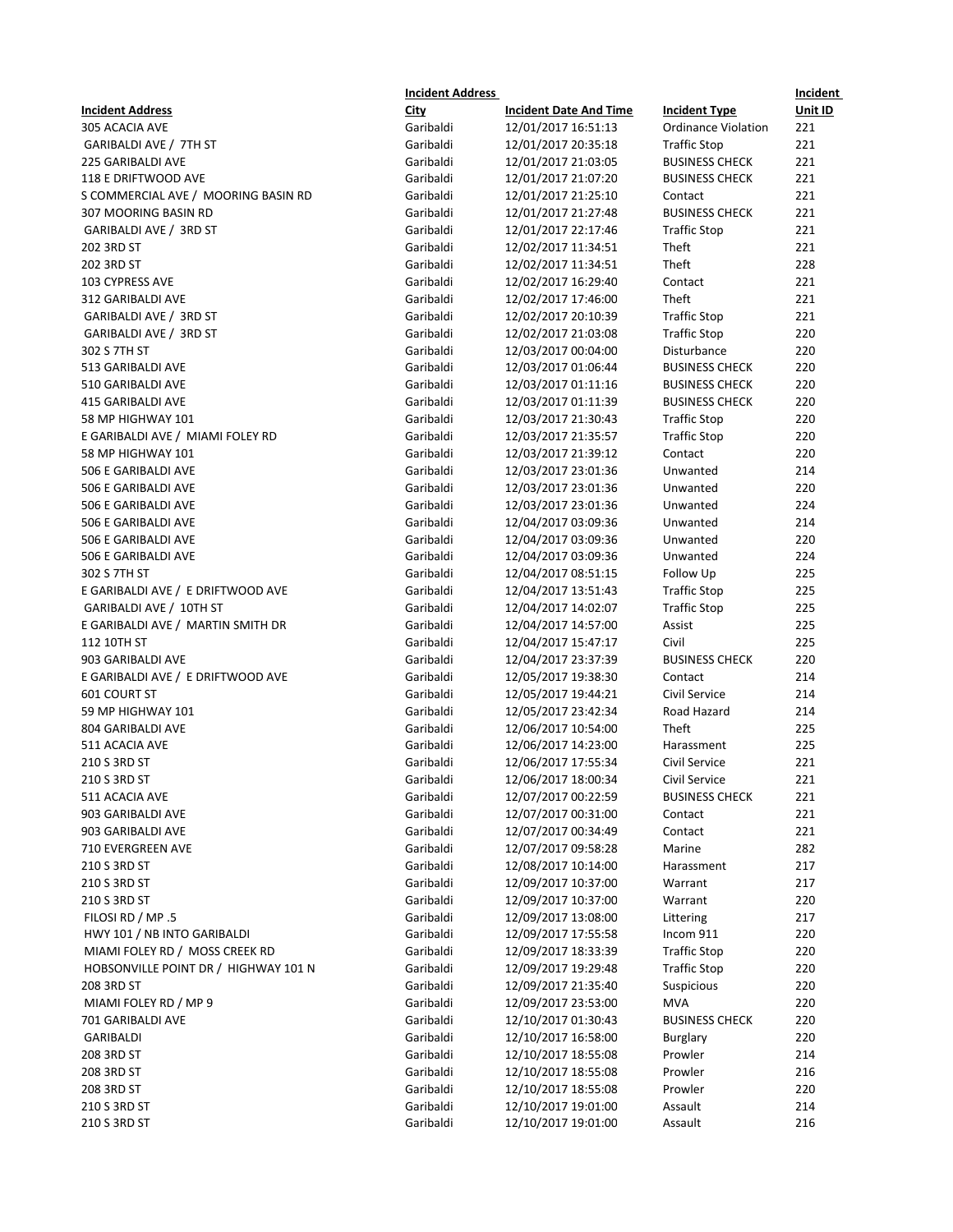210 S 3RD ST Garibaldi 12/10/2017 19:01:00 Assault 220 210 S 3RD ST Garibaldi 12/10/2017 19:01:00 Assault 224 210 S 3RD ST Garibaldi 12/11/2017 09:42:00 Contact 210 210 S 3RD ST Garibaldi 12/11/2017 10:52:00 Follow Up 210 506 E GARIBALDI AVE Garibaldi 12 506 E GARIBALDI AVE GARIBALDI AVE 506 E GARIBALDI AVE Garibaldi 12 613 S COMMERCIAL AVE Garibaldi 12 606 S BIAK AVE Garibaldi 12/11/2017 23:27:59 BUSINESS CHECK 220 E GARIBALDI AVE / MIAMI FOLEY RD Garibaldi 12 MIAMI FOLEY RD / MP 1 Garibaldi 12 903 GARIBALDI AVE Garibaldi 12 57 MP HIGHWAY 101 **Garibaldi** 12 59 MP HIGHWAY 101 **Garibaldi** 12 13555 EKROTH RD Garibaldi 12 107 MARTIN SMITH DR Garibaldi 12 903 GARIBALDI AVE Garibaldi 12 402 S 7TH ST Garibaldi 12/14/2017 00:42:45 BUSINESS CHECK 226 109 FRANKLIN ST Garibaldi 12 804 GARIBALDI AVE Garibaldi 12 804 GARIBALDI AVE Garibaldi 12/15/2017 17:41:23 Follow Up 226 58 MP HIGHWAY 101 Caribaldi 12 58 MP HIGHWAY 101 **Garibaldi** 12 513 GARIBALDI AVE Garibaldi 12 903 GARIBALDI AVE GARIBALDI AVE GARIBALDI AVE GARIBALDI AVE GARIBALDI AVE GARIBALDI AVE GARIBALDI AVE GARIBALD 704 1ST ST Garibaldi 12/17/2017 05:57:58 Alarm 225 903 GARIBALDI AVE Garibaldi 12 210 S 3RD ST Garibaldi 12/17/2017 13:39:50 Follow Up 225 502 GARIBALDI AVE **Garibaldi** 12 502 GARIBALDI AVE Garibaldi 12 507 6TH ST Garibaldi 12/17/2017 16:40:38 Harassment 220 13995 EKROTH RD Garibaldi 12 7TH ST / ACACIA AVE Garibaldi 12 E GARIBALDI AVE / ARIZONA WAY Garibaldi 12 E GARIBALDI AVE / E DRIFTWOOD AVE discussed that the Garibaldi 12 HIGHWAY 101 N / HOBSONVILLE POINT DR Garibaldi 12 MIAMI FOLEY RD / MP 1 Garibaldi 12 303 1ST ST Garibaldi 12/18/2017 09:50:09 Assist 210 3RD ST / ACACIA AVE Garibaldi 12/18/2017 10:42:11 Suspicious 210 E GARIBALDI AVE / ARIZONA WAY Garibaldi 12 210 S 3RD ST Garibaldi 12/18/2017 22:42:21 Warrant 220 305 ACACIA AVE Garibaldi 12/18/2017 22:49:42 Warrant 220 CYPRESS AVE / 6TH ST Garibaldi 12/18/2017 22:57:36 Suspicious 22007 22:57:36 GARIBALDI AVE / 10TH ST Garibaldi 12 GARIBALDI Garibaldi 12/18/2017 23:09:29 Follow Up 220 MIAMI FOLEY RD / MOSS CREEK RD Garibaldi 12 225 GARIBALDI AVE Garibaldi 12/19/2017 23:52:38 BUSINESS CHECK 226 903 GARIBALDI AVE Garibaldi 12/20/2017 11:03:00 Follow Up 225 202 EVERGREEN AVE **Garibaldi** 12/20/2017 11:06:00 212 BIRCH AVE Garibaldi 12/20/2017 14:56:00 Ordinance Violation 225 27305 ELK TRAIL DR Garibaldi 12 312 GARIBALDI AVE Garibaldi 12 302 4TH ST Garibaldi 12/21/2017 10:25:57 Harassment 215 ACACIA AVE / 6TH ST Garibaldi 12/21/2017 13:17:00 UEMV 215 13995 EKROTH RD Garibaldi 12 205 CYPRESS AVE **CHARGE CONSUMING CONTRACT CONSUMING CONSUMING CONSUMING CONTRACT CONSUMING CONSUMING CONSUMING CONSUMING CONSUMING CONSUMING CONSUMING CONSUMING CONSUMING CONSUMING CONSUMING CONSUMING CONSUMING CONSUMING** E GARIBALDI AVE / MIAMI FOLEY RD Garibaldi 12 210 S 3RD ST Garibaldi 12/21/2017 18:21:45 Trespass 226 TRANSIENT DOCK **CONSISTING CONTRANSIENT DOCK** Garibaldi 12/21/2017 22:41:36 C 402 S 7TH ST Garibaldi 12/21/2017 23:08:13 BUSINESS CHECK 226 102 ARIZONA WAY **ARIZONA WAY CALCULATE CONSUMING A CALCULATE CONSUMING A CALCULATE CONSUMING A CALCULATE CONSUMI** 

| !/10/2017 19:01:00                       |
|------------------------------------------|
| !/10/2017 19:01:00                       |
| 2/11/2017 09:42:00                       |
| 1/11/2017 10:52:00                       |
| !/11/2017 14:09:11                       |
| 2/11/2017 14:09:11                       |
| 2/11/2017 22:49:26                       |
|                                          |
| 2/11/2017 23:23:24                       |
| 2/11/2017 23:27:59                       |
| 2/11/2017 23:43:28                       |
| !/12/2017 00:11:00                       |
| 2/12/2017 09:33:29                       |
| 2/12/2017 16:34:00                       |
| 2/12/2017 17:02:46                       |
| 2/12/2017 20:15:19                       |
|                                          |
| !/12/2017 20:16:51                       |
| 2/13/2017 01:26:28                       |
| 2/14/2017 00:42:45                       |
| 2/15/2017 12:51:00                       |
| 2/15/2017 15:12:43                       |
| 2/15/2017 17:41:23                       |
| 2/16/2017 01:24:49                       |
| 2/16/2017 01:24:49                       |
| 2/16/2017 01:57:56                       |
|                                          |
| 2/16/2017 09:19:52                       |
| !/17/2017 05:57:58                       |
| !/17/2017 10:42:33                       |
| !/17/2017 13:39:50                       |
| !/17/2017 13:43:00                       |
| !/17/2017 14:22:54                       |
| 2/17/2017 16:40:38                       |
| 2/17/2017 18:08:40                       |
| !/17/2017 20:30:14                       |
| !/17/2017 20:51:05                       |
|                                          |
| !/17/2017 20:56:54                       |
| !/17/2017 23:32:01                       |
| !/17/2017 23:48:35                       |
| !/18/2017 09:50:09                       |
| 2/18/2017 10:42:11                       |
| 2/18/2017 21:34:09                       |
| 2/18/2017 22:42:21                       |
| 2/18/2017 22:49:42                       |
| 2/18/2017 22:57:36                       |
| 2/18/2017 23:03:21                       |
|                                          |
| 2/18/2017 23:09:29                       |
| !/19/2017 18:29:00                       |
| 2/19/2017 23:52:38                       |
| 2/20/2017 11:03:00                       |
| 2/20/2017 11:06:00                       |
| 2/20/2017 14:56:00                       |
| 2/20/2017 20:27:22                       |
| 2/20/2017 20:27:25                       |
|                                          |
| 2/21/2017 10:25:57                       |
| 2/21/2017 13:17:00                       |
| 2/21/2017 14:27:41                       |
| 2/21/2017 14:57:26                       |
|                                          |
|                                          |
| 2/21/2017 15:33:08<br>2/21/2017 18:21:45 |
|                                          |
| 2/21/2017 22:41:36<br>2/21/2017 23:08:13 |

| Assault               | 220 |
|-----------------------|-----|
| Assault               | 224 |
| Contact               | 210 |
| ollow Up              | 210 |
| /ehicle               | 210 |
| /ehicle               | 225 |
| <b>Traffic Stop</b>   | 220 |
| <b>BUSINESS CHECK</b> | 220 |
| <b>BUSINESS CHECK</b> | 220 |
| <b>Traffic Stop</b>   | 220 |
| Assist                | 220 |
| /ehicle               | 210 |
| MVA                   | 210 |
| Contact               | 210 |
| Civil Service         | 226 |
| Animal                | 226 |
| <b>BUSINESS CHECK</b> | 226 |
| <b>BUSINESS CHECK</b> | 226 |
| raud                  | 217 |
| Civil Service         | 217 |
| ollow Up              | 226 |
| ⊺raffic               | 221 |
| ⊺raffic               | 226 |
| <b>BUSINESS CHECK</b> | 226 |
| Ordinance Violation   | 217 |
| Narm                  | 225 |
| Contact               | 225 |
| ollow Up              | 225 |
| Theft                 | 225 |
| ollow Up              | 225 |
| <b>Harassment</b>     | 220 |
| ollow Up              | 220 |
| <b>Traffic Stop</b>   | 220 |
| <b>Traffic Stop</b>   | 220 |
| <b>Traffic Stop</b>   | 220 |
| <b>Traffic Stop</b>   | 220 |
| <b>Traffic Stop</b>   | 220 |
| Assist                | 210 |
| <b>Suspicious</b>     | 210 |
| <b>Traffic Stop</b>   | 220 |
| Narrant               | 220 |
| Narrant               | 220 |
| suspicious            | 220 |
| <b>Traffic Stop</b>   | 220 |
| ollow Up              | 220 |
| <b>Traffic Stop</b>   | 226 |
| <b>BUSINESS CHECK</b> | 226 |
| ollow Up              | 225 |
| <b>MVA</b>            | 225 |
| Ordinance Violation   | 225 |
| Civil Service         | 226 |
| suspicious            | 226 |
| <b>Harassment</b>     | 215 |
| JEMV                  | 215 |
| <b>Harassment</b>     | 215 |
| Marine                | 282 |
| Traffic Stop          | 215 |
| Trespass              | 226 |
| Civil                 | 226 |
| <b>BUSINESS CHECK</b> | 226 |
| Jnwanted              | 228 |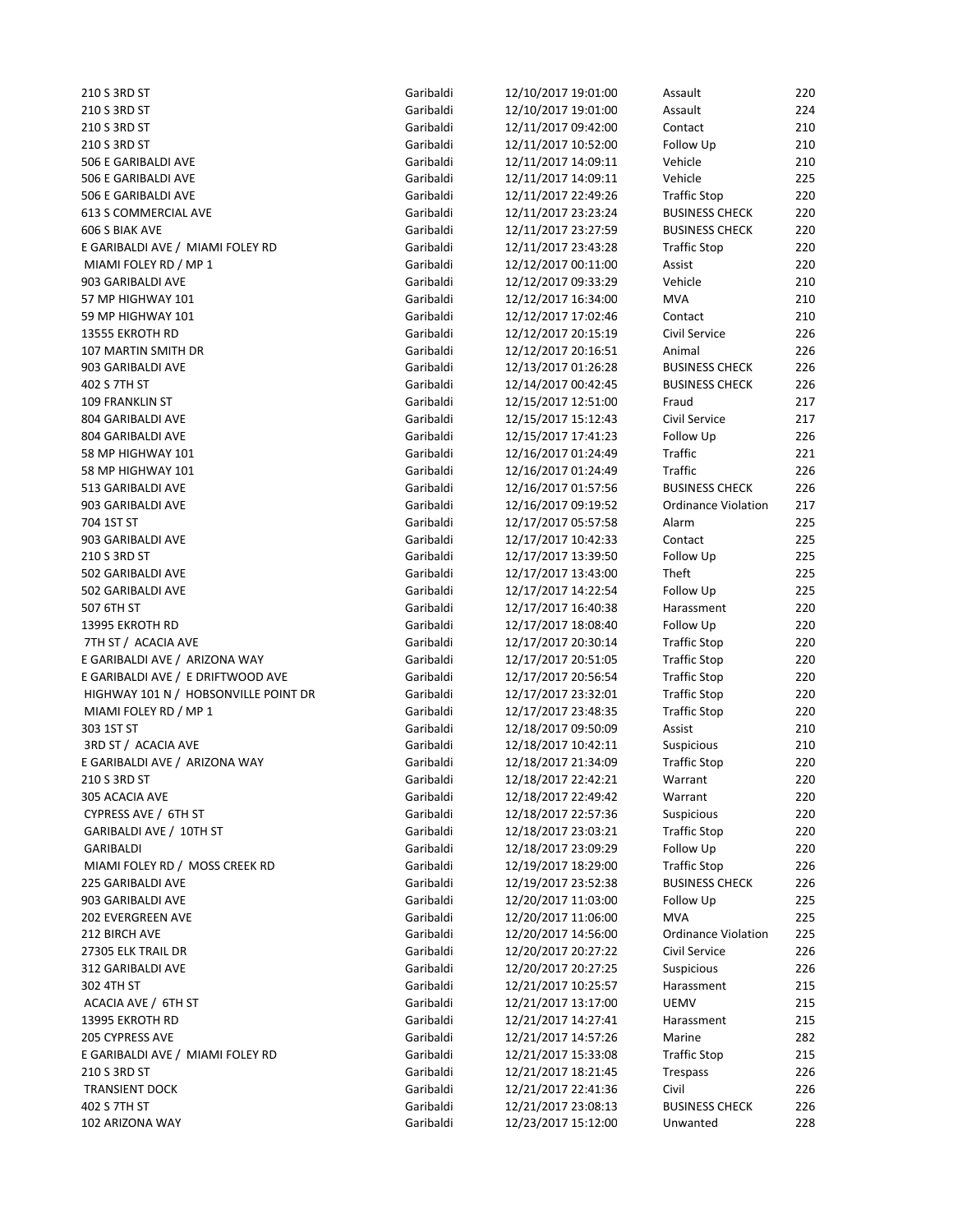57 MP HIGHWAY 101 Garibaldi 12/24/2017 07:38:30 Traffic Stop 213 103 CYPRESS AVE Garibaldi 12/24/2017 12:20:42 Civil 213 HIGHWAY 101 N / HOBSONVILLE POINT DR Garibaldi 12/24/2017 17:08:12 Traffic 220 111 CYPRESS AVE Garibaldi 12/24/2017 19:09:00 Follow Up 220 GARIBALDI VIEWPOINT - GHOST HOLE Garibaldi 12/24/2017 21:18:12 Medical 224 306 MOORING BASIN RD Garibaldi 12/25/2017 00:25:10 BUSINESS CHECK 220 304 MOORING BASIN RD Garibaldi 12/25/2017 00:33:16 BUSINESS CHECK 220 302 4TH ST Garibaldi 12/25/2017 12:39:56 Harassment 207 55 MP HIGHWAY 101 Garibaldi 12/25/2017 17:00:53 Contact 213 HWY 101 / MP 58.5 Garibaldi 12/26/2017 18:54:06 Traffic Stop 214 HIGHWAY 101 N / HOBSONVILLE POINT DR Garibaldi 12/26/2017 19:00:45 Traffic Stop 214 103 ARIZONA WAY Garibaldi 12/27/2017 02:44:28 Suspicious 226 GARIBALDI Garibaldi 12/27/2017 15:43:00 UUMV 225 302 4TH ST Garibaldi 12/27/2017 16:18:00 Harassment 225 202 EVERGREEN AVE Garibaldi 12/27/2017 17:31:07 Court Violation 226 GARIBALDI AVE / 10TH ST **Garibaldi** 12/28/2017 09:35:48 Traffic Stop 225 GARIBALDI AVE / 10TH ST **Garibaldi** 12/28/2017 09:57:11 Traffic Stop 225 E GARIBALDI AVE / ARIZONA WAY Garibaldi 12/28/2017 10:11:27 Traffic Stop 225 24380 MIAMI FOLEY RD Garibaldi 12/28/2017 15:53:00 Crim Misch 226 507 E GARIBALDI AVE Garibaldi 12/28/2017 19:02:11 Civil Service 226 903 GARIBALDI AVE Garibaldi 12/29/2017 00:08:57 BUSINESS CHECK 226 BAY LN Garibaldi 12/29/2017 11:34:00 Contact 225 502 2ND ST Garibaldi 12/29/2017 12:19:00 Follow Up 225 102 ARIZONA WAY Garibaldi 12/29/2017 13:29:51 Disturbance 203 102 ARIZONA WAY Garibaldi 12/29/2017 13:29:51 Disturbance 228 102 ARIZONA WAY Garibaldi 12/29/2017 13:29:51 Disturbance 225 MAIMI FOLEY RD / MP 3.5 Caribaldi 12/29/2017 14:34:56 Road Hazard 213 MIAMI FOLEY RD / MP 2.5 Garibaldi 12/29/2017 17:07:40 Road Hazard 226 MIAMI FOLEY RD / E GARIBALDI AVE GARIO Garibaldi 12/29/2017 22:29:59 Burn Complaints 220 59 MP HIGHWAY 101 Garibaldi 12/29/2017 22:42:19 Traffic Stop 221 59 MP HIGHWAY 101 Garibaldi 12/29/2017 23:00:01 Traffic Stop 220 GARIBALDI AVE / 2ND ST 220 Caribaldi 12/30/2017 20:32:09 Traffic Stop 220 312 GARIBALDI AVE Garibaldi 12/31/2017 00:23:22 Alarm 220 HIGHWAY 101 N / EKROTH RD Garibaldi 12/31/2017 22:40:04 Traffic Stop 220 E GARIBALDI AVE / ARIZONA WAY Garibaldi 12/31/2017 23:58:18 Traffic Stop 214 : 0

| 07:38:30 | <b>Traffic Stop</b>    | 21              |
|----------|------------------------|-----------------|
| 12:20:42 | Civil                  | 21              |
| 17:08:12 | <b>Traffic</b>         | 22              |
| 19:09:00 | Follow Up              | 22              |
| 21:18:12 | Medical                | 22 <sub>0</sub> |
| 00:25:10 | <b>BUSINESS CHECK</b>  | 22              |
| 00:33:16 | <b>BUSINESS CHECK</b>  | 22              |
| 12:39:56 | Harassment             | 20              |
| 17:00:53 | Contact                | 21              |
| 18:54:06 | <b>Traffic Stop</b>    | 21 <sub>0</sub> |
| 19:00:45 | <b>Traffic Stop</b>    | 21              |
| 02:44:28 | Suspicious             | 22              |
| 15:43:00 | <b>UUMV</b>            | 22              |
| 16:18:00 | Harassment             | 22              |
| 17:31:07 | <b>Court Violation</b> | 22              |
| 09:35:48 | <b>Traffic Stop</b>    | 22              |
| 09:57:11 | <b>Traffic Stop</b>    | 22              |
| 10:11:27 | <b>Traffic Stop</b>    | 22              |
| 15:53:00 | Crim Misch             | 22              |
| 19:02:11 | Civil Service          | 22              |
| 00:08:57 | <b>BUSINESS CHECK</b>  | 22              |
| 11:34:00 | Contact                | 22              |
| 12:19:00 | Follow Up              | 22              |
| 13:29:51 | Disturbance            | 20              |
| 13:29:51 | Disturbance            | 22              |
| 13:29:51 | Disturbance            | 22              |
| 14:34:56 | Road Hazard            | 21              |
| 17:07:40 | Road Hazard            | 22              |
| 22:29:59 | <b>Burn Complaints</b> | 22              |
| 22:42:19 | <b>Traffic Stop</b>    | 22              |
| 23:00:01 | <b>Traffic Stop</b>    | 22              |
| 20:32:09 | <b>Traffic Stop</b>    | 22              |
| 00:23:22 | Alarm                  | 22              |
| 22:40:04 | <b>Traffic Stop</b>    | 22              |
| 23:58:18 | <b>Traffic Stop</b>    | 21              |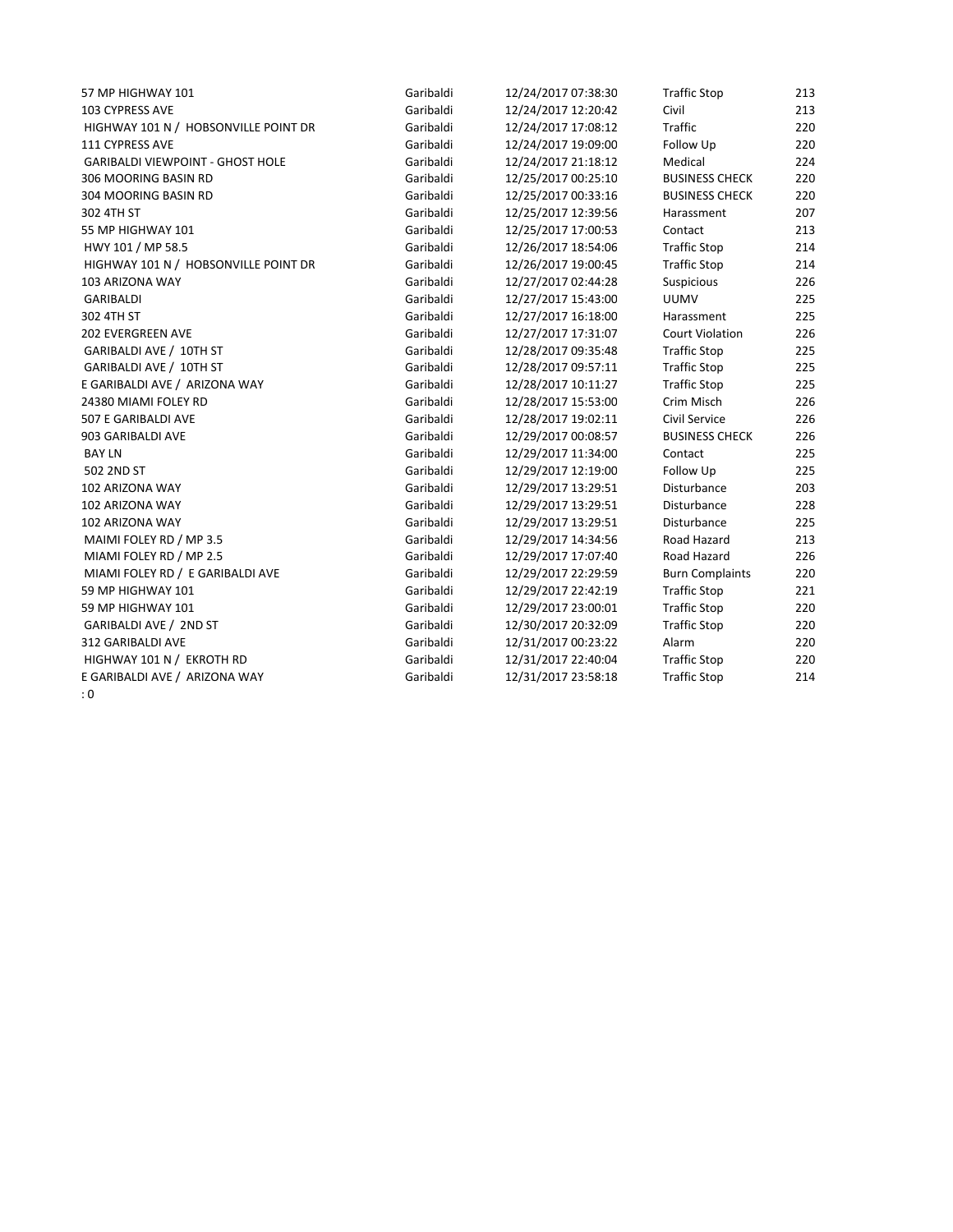

# *2017 Council Goals*

*Mission: to encourage sustainable economic development, protect our community's livability and property values, and continually refine and improve our public service.*

*The City Seeks To:* 

- I. Provide stability and sustainability to the Garibaldi Fire and Rescue Department.
- II. Refine the city's rules and regulations to facilitate and encourage responsible and positive economic development.
- III. Facilitate and encourage the development of safe, suitable and attractive living conditions in and around our community.
- IV. Continue to develop tourism as a viable industry in Garibaldi, and encourage the development of community projects and events that promote Garibaldi as a tourist destination with a primary focus on shoulder and off season.
- V. Continually refine and improve the governmental services of the City of Garibaldi.

#### *Action Steps for 2017*

Based on the discussion during the city's goal setting workshops held on February 6, 2017, the City Council establishes the following action steps to be taken by the City. The City Council will re-evaluate its goals and actions between December of 2017 and February of 2018.

- 1. Continue to work with the Garibaldi Fire Department and Garibaldi Firefighter's Association on passage of a personnel funding levy.
- 2. Continue with the city's plan to renovate the community space in City Hall, and the surrounding block. Seek additional grant funding to offset the total cost to the city, and refine the plan as grant opportunities arise to maximize the utility and value of the meeting and event space for the community.
- 3. City council and staff will work with the Oregon Department of Transportation as they plan and construct improvements to Hwy 101 through Garibaldi. Encourage ODOT to enhance the appearance, safety and usability of Hwy 101. Work with ODOT to facilitate community participation.
- 4. Continue to refine the city's emergency preparedness policies and work with Tillamook County, the State of Oregon and other stakeholders on the Tillamook County Natural Hazard Mitigation Plan and Flood Management Plan.
- 5. Council consideration of changes to public policies regarding solid waste collection, recycling and relevant requirements and incentives intended to promote the health and welfare of the community.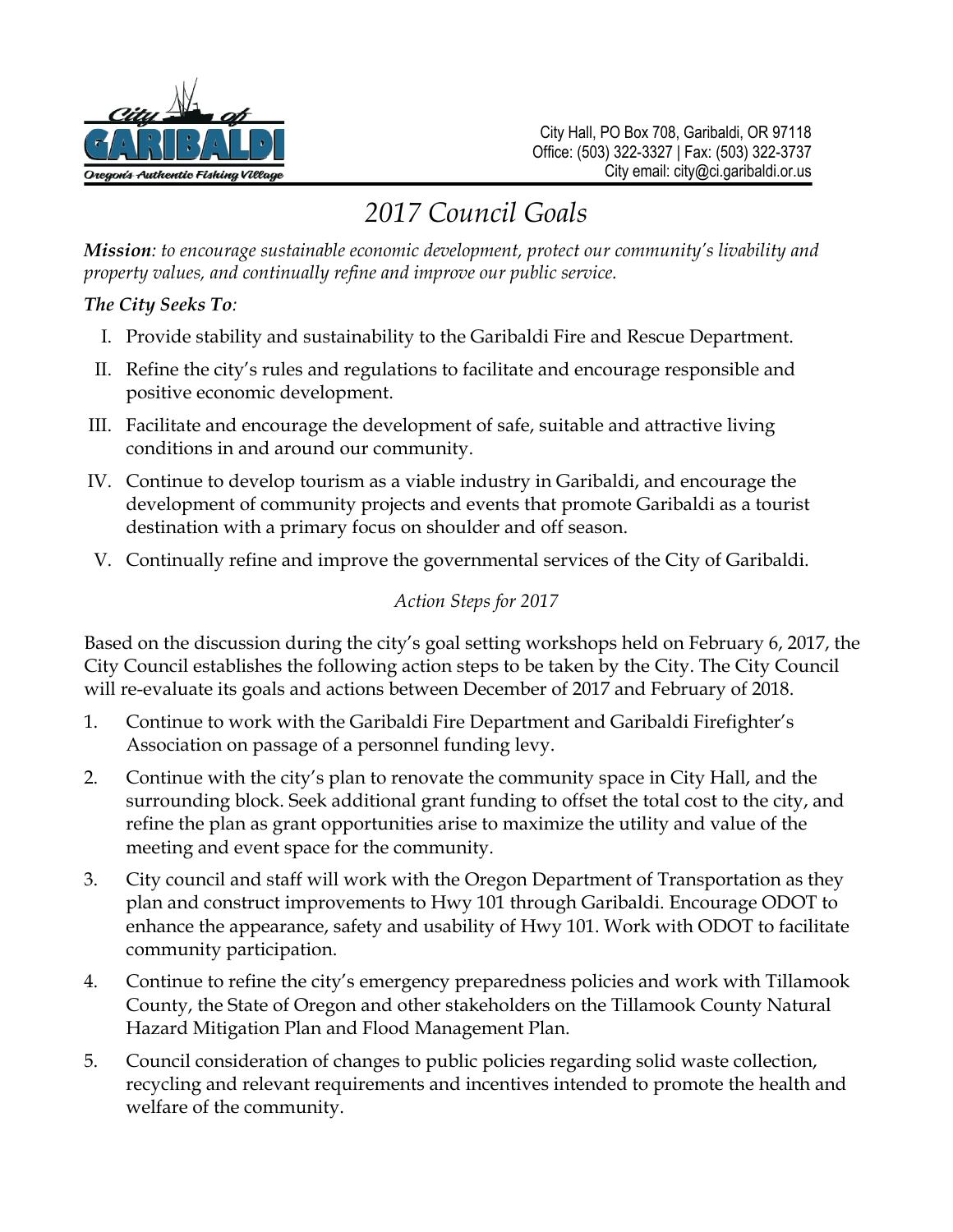- 6. Work towards the development of a comprehensive parks and recreation plan for the city that promotes desirable living conditions in our community. Staff and City Council will address required changes to the City's Comprehensive Plan associated with the future development of the Salmonberry Trail.
- 7. Develop a comprehensive plan for the improvement of city-owned properties intended to facilitate parking in downtown Garibaldi. These improvements should include tourism amenities such as downtown squares, plazas and small parks. Facilitate relevant stakeholders in developing implementable plans with preliminary design and cost estimates.

## *The City of Garibaldi will continue to:*

- Be willing and available to work with the Garibaldi Rural Fire Protection District, neighboring cities and other potential stakeholders in exploring the concept of consolidating regional fire protection agencies into a single district.
- Facilitate the Tourism Commission in achieving their goals to promote tourism, foster new and existing events, and strengthen the City's tourism economy with a primary focus on the shoulder season and off season.
- Continue to support the Port of Garibaldi's goal of improving infrastructure and developing a vibrant and thriving business community within the port that contributes to a balanced and sustainable economy for our community.
- Maintain a policy of encouragement and/or assistance with the owners of the Merrill's Wrecking Yard property for the purpose of addressing environmental, economic and livability issues.
- Utilize the Garibaldi Scenic Trail system identified in the 2006, Garibaldi Connections Project report in the future refinement of planning and development policies. This would include identifying the specific route of the trail, preliminary engineering, cost estimates and time line development. Work with other stakeholders such as the Port of Garibaldi, Port of Tillamook Bay, Oregon Coast Scenic Railroad, Garibaldi Lion's Club, Old Mill Marina and private property owners in establishing and constructing this trail system.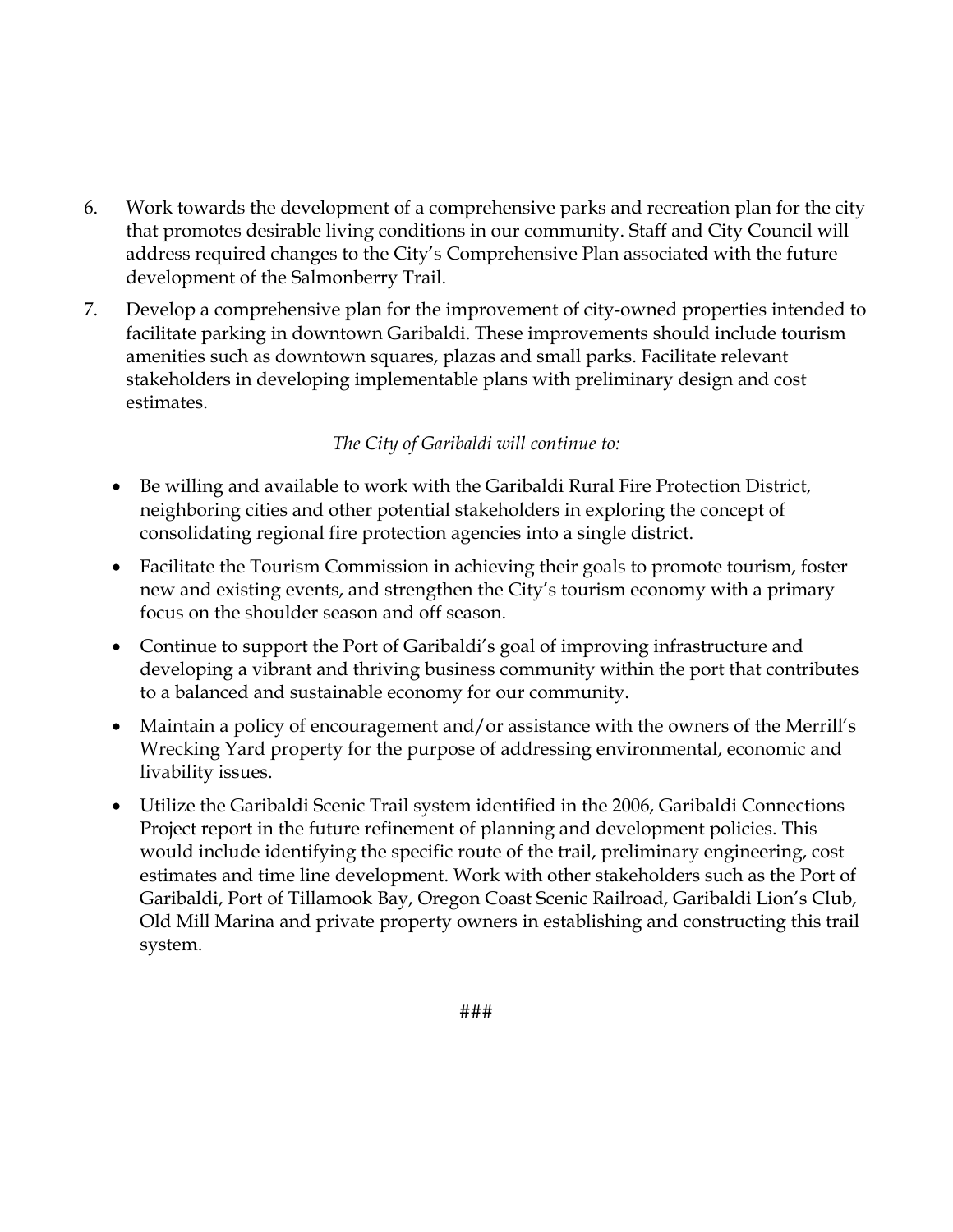#### **City Council, Holidays in United States**

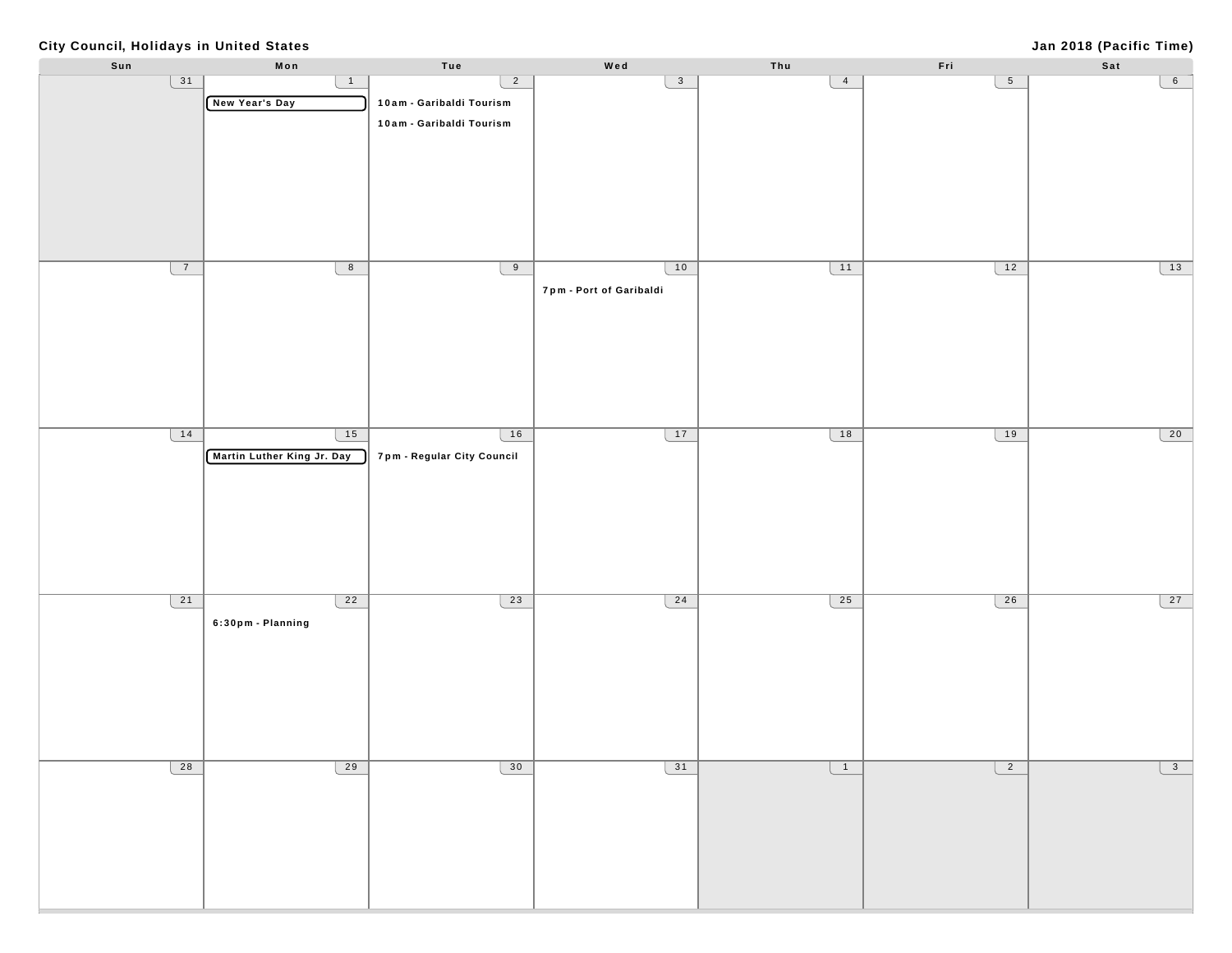